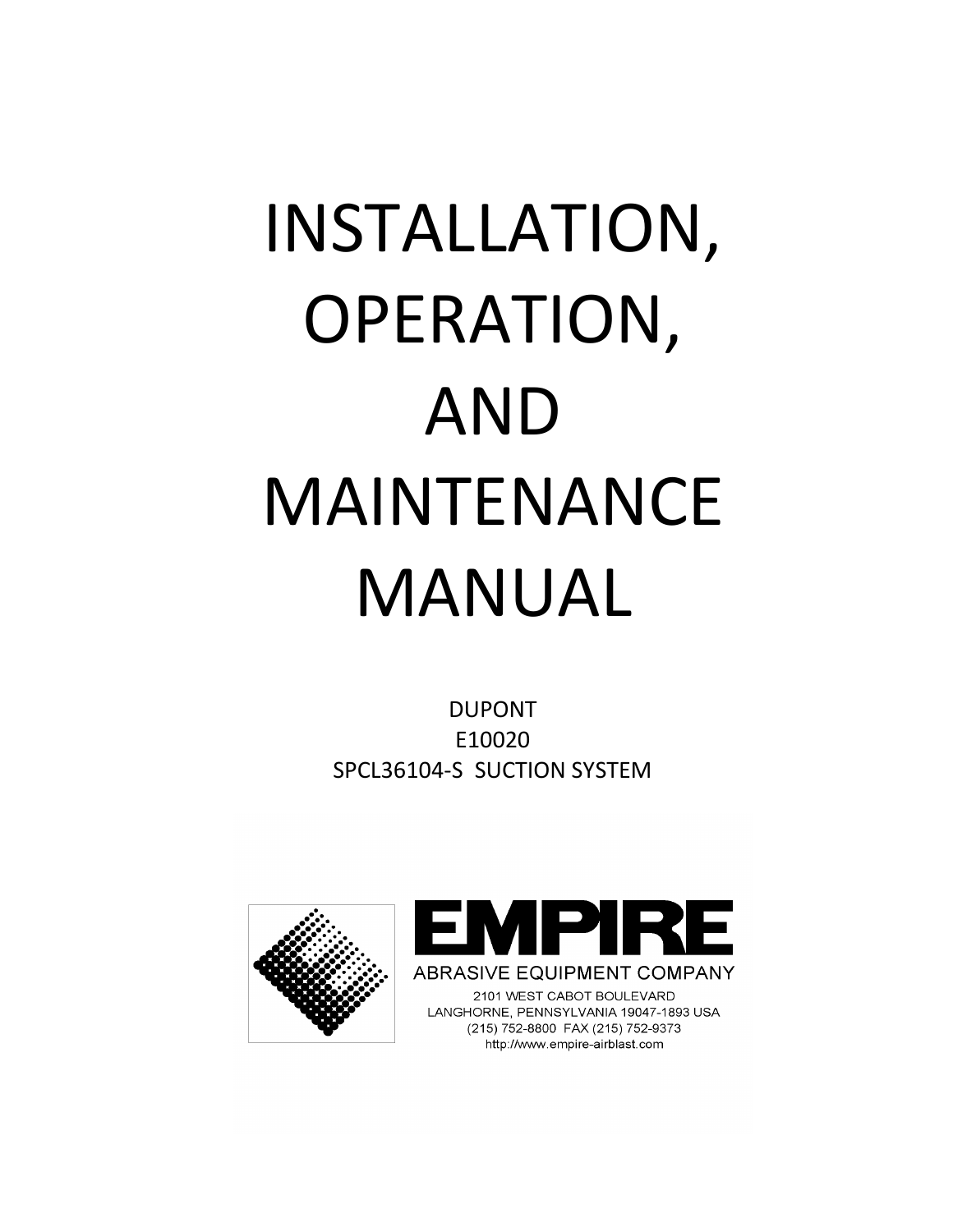### Page 2 SPCL36104-S Suction System

# **INSTALLATION, OPERATION, AND MAINTENANCE MANUAL for an SPCL36104-S SUCTION BLAST SYSTEM**

- 1.0 INTRODUCTION
- 2.0 INSTALLATION INSTRUCTIONS
- 3.0 FUNCTION OF COMPONENTS
	- 3.1 OPERATOR ELECTRIC CONTROL PANEL
	- 3.2 OPERATOR LOAD/UNLOAD STATION
	- 3.3 BLAST PRESSURE CONTROL
	- 3.4 BLAST COMPONENTS
	- 3.5 PNEUMATIC RECLAIM SYSTEM
	- 3.6 DUST COLLECTION COMPONENTS
- 4.0 OPTIONAL COMPONENT FUNCTIONS
	- 4.1 POWERED PART HOLD DOWN ROLLERS
	- 4.2 NOZZLE OSCILLATOR
	- 4.3 AUTOMATIC MEDIA REPLENISHING SYSTEM
- 5.0 SYSTEM START-UP PROCEDURE
- 6.0 SYSTEM MAINTENANCE AND OPERATION CHECK
- 7.0 SEQUENCE OF SYSTEM OPERATION
- 8.0 SEQUENCE OF SYSTEM SHUTDOWN
- 9.0 OPTIMUM PERFORMANCE ADJUSTMENTS
- 10.0 OPERATIONAL PROBLEMS AND SOLUTIONS
- 11.0 SUGGESTED SPARE PARTS
- 12.0 REFERENCE DRAWINGS
- 13.0 WARRANTY

# **LIST OF FIGURES**

| FIGURE 1         | $MH-2$ ASSEMBLY - $(N/A)$                    |
|------------------|----------------------------------------------|
| FIGURE 2         | MH-3 ASSEMBLY                                |
| FIGURE 3         | SAR-2 MEDIA REGULATOR ASSEMBLY               |
| <b>FIGURE 3A</b> | ROTARY HEAD MEDIA REGULATOR ASSEMBLY - (N/A) |
| FIGURE 4         | RECLAIMER SECONDARY AIR ADJUSTMENT           |
| FIGURE 5         | MH-2 NOZZLE ADJUSTMENT - (N/A)               |
| <b>FIGURE 5A</b> | MH-3 NOZZLE ADJUSTMENT                       |

11/2010 E10020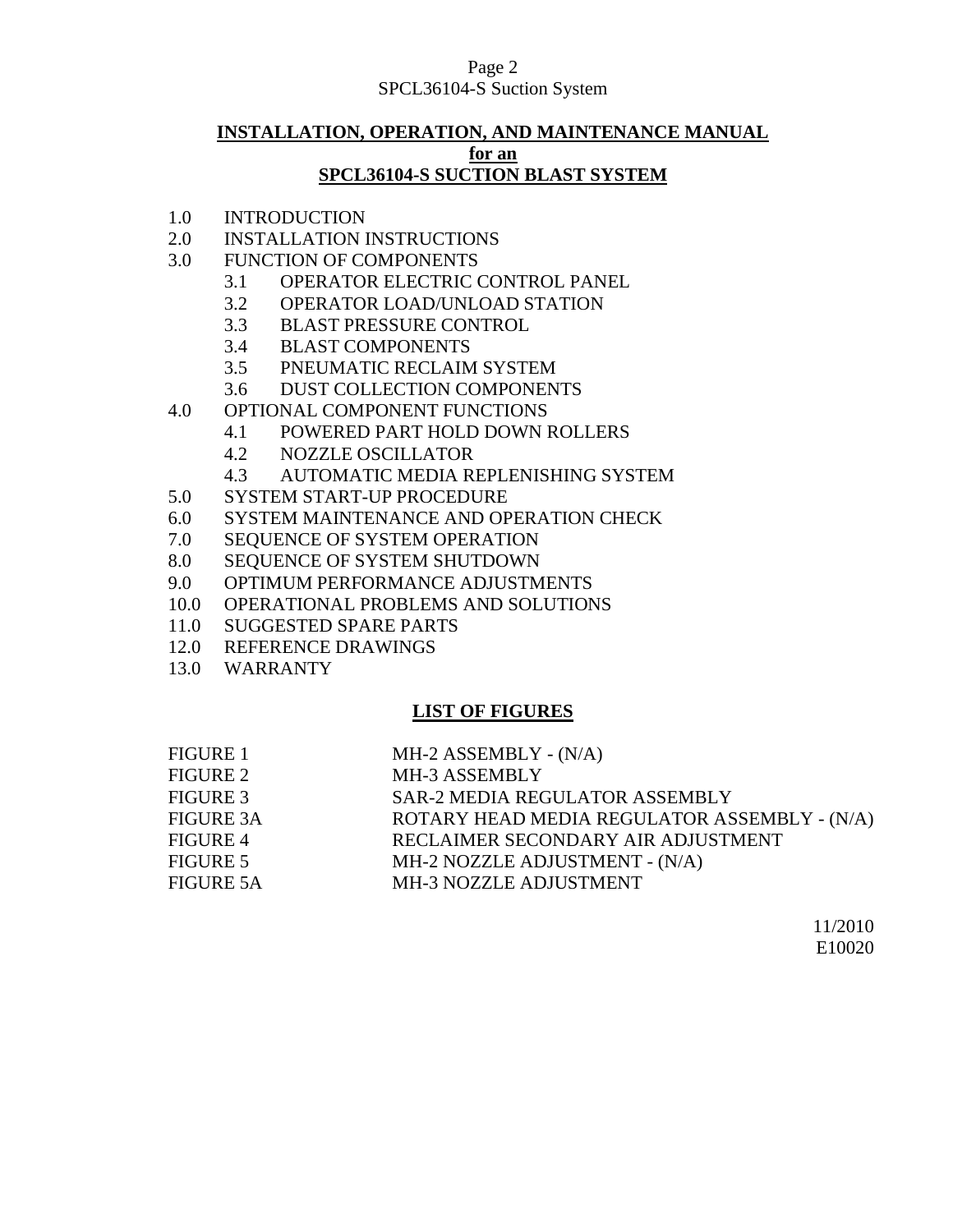### Page 3 SPCL36104-S Suction System

### 1.0 INTRODUCTION

This manual describes the installation, operation and maintenance of an Empire Suction Blast System. Packaged separately is literature describing the commercial components integrated into your system. Please read these instructions carefully before installing and operating your system.

If you have any questions or need further information, contact your local Empire distributor.

For technical information please call the Empire TECHNICAL SERVICE GROUP at (215) 752-8800.

# **IMPORTANT - READ THIS BEFORE GOING ANY FURTHER:**

Your blast system may not include all of the components and options described in this manual. See the Table of Contents for the appropriate sections of this manual that describe components included with your system. Please consult the drawings and Bill of Material if you are unsure which components and options are included with your system. Passages in this manual that describe design features and/or options which are **NOT** included on your machine are typically marked "(N/A)" to indicate that they don't apply.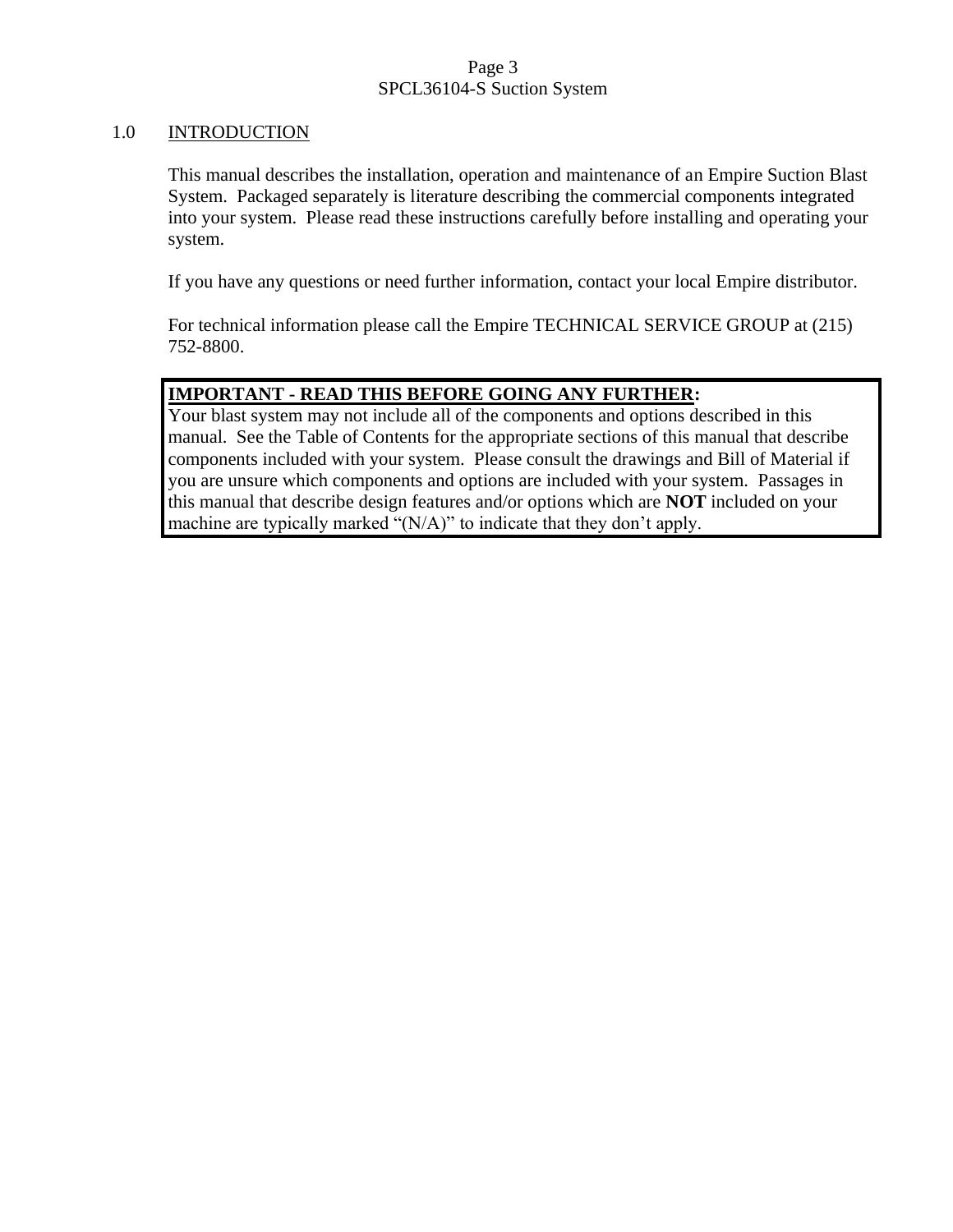# Page 4 SPCL36104-S Suction System

- 2.0 INSTALLATION INSTRUCTIONS Reference drawings are listed in Section 12.0.
- 2.1 Remove the system components from the skids and check for any damage which may have occurred during shipment. IF DAMAGE IS FOUND, IT IS THE RESPONSIBILITY OF THE CUSTOMER TO FILE AN INSURANCE CLAIM WITH THE SHIPPING COMPANY. The system will be arranged as shown on the System Assembly Drawing. Refer to the drawings listed in Section 12.0.

# 2.2 DUST COLLECTOR AND BLOWER ASSEMBLY

- 2.2.1 A Cartridge Dust Collector will require a Storage Hopper, legs, and in most cases, a Blower Assembly. Instructions may be found packed with the hardware and drum cover.
- 2.3 Position the Dust Collector. It may be placed anywhere within the reach of the connecting dust hose. Keep in mind that dust must be removed from the Dust Collector. Filter access doors of the Dust Collector must be positioned to allow maintenance, filter replacement and access to the Reverse Pulse components.
- 2.4 The Reclaimer may have been removed from the Storage Hopper for shipment. Install it on the Storage Hopper as shown on the Assembly Drawing. Be sure that the gasket between the Reclaimer and hopper makes an airtight seal. This seal is critical for proper operation.
- 2.5 Position the Blast Cabinet and make sure it is level. Clear space must be available on both sides of the Blast Cabinet for doors and access to the Main Electrical Enclosure, and at the back of the Cabinet for maintenance and adjustments.
- 2.6 Assemble the dust hose from the Reclaimer outlet to the Dust Collector inlet. Secure the dust hose at each end with the worm gear clamps provided. Connections must be airtight.
- 2.7 Assemble the heavy-duty conveying hose from the Blast Cabinet cone pickup tube to the Reclaimer inlet.
	- 2.7.1 Heavy-duty conveying hose is assembled to the Blast Cabinet cone pickup tube and Reclaimer inlet. Secure the hose with the clamps provided. Connections must be airtight.
	- 2.7.2 (Optional) Urethane Duct is connected to the Blast Cabinet cone pickup tube and Reclaimer adapters. Steel couplings are provided for connecting the urethane joints. Sheet metal screws are provided for each adapter and coupling. All adapters and couplings must be caulked (with RTV silicone) to insure an airtight seal.
	- 2.7.2 (Optional) The Makeup Hopper is installed connecting the two (2) inch discharge or six (6) inch steel tube to the conveying duct. The connection must be airtight. Apply RTV silicone caulk around the hole in the Urethane Duct and two (2) inch discharge of the hopper.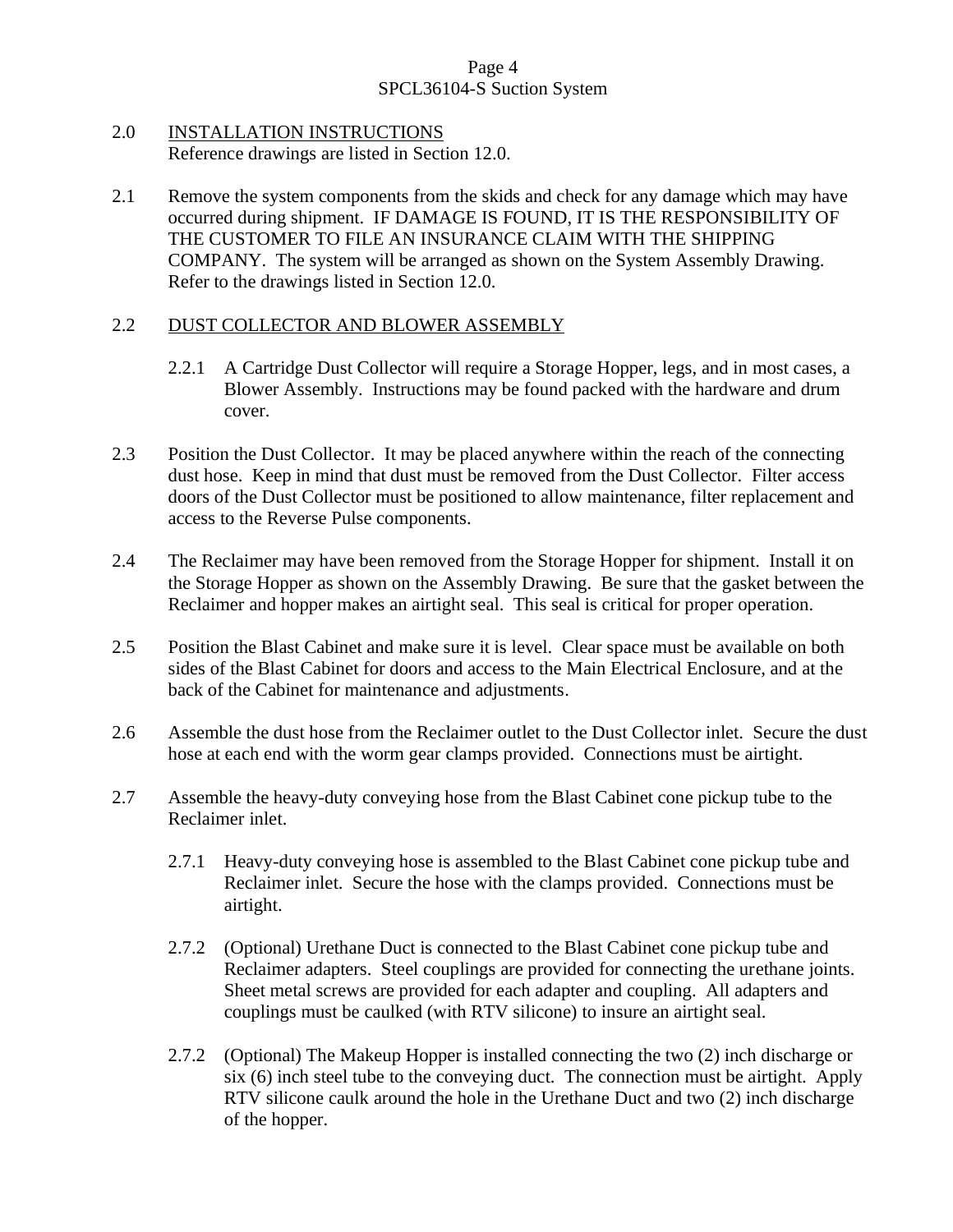# Page 5 SPCL36104-S Suction System

2.8 A main air shutoff valve with lockout has been provided. It is designed to be locked in the "OFF" position and bleed the air when closed. Close the main air shutoff valve. Make the compressed air connection to the Blast Cabinet pipe string on the back wall of the Cabinet. The supply line must be at least as large as the pipe string inlet. If the supply line must be run more than 25 feet, increase the line to one size larger.

# 2.9 DUST COLLECTOR COMPRESSED AIR SUPPLY

2.9.1 Cartridge Dust Collectors with Reverse Pulse

Connect a 1" airline to the Dust Collector manifold. Plug the opposite end of the manifold. A 90-100 PSI air supply is required for proper operation of the cleaning pulse. If line pressure exceeds 100 PSI, a regulator must be installed in the Dust Collector air supply.

**NOTE:** IF AIR PRESSURE EXCEEDS 100 PSI, THE DUST COLLECTOR CARTRIDGES WILL BE SEVERELY DAMAGED.

- 2.10 A qualified electrician may now make the necessary electrical connections in accordance with applicable codes. Refer to the Electrical Drawings. If not provided with your system, an Electrical Disconnect shall be provided to open all ungrounded supply conductors. This disconnect shall be located within sight of the Main Electrical Enclosure.
	- 2.10.1 Complete the wiring from the Dust Collector and other electrical components to the Main Electrical Enclosure. Once these connections are complete, the Blower Motor should be jogged and the rotation checked. Fan blades must rotate toward the fan outlet. If the rotation is incorrect, open the Main Electrical Disconnect and switch two of the three-phase Motor power connections to reverse the motor direction.
	- 2.10.2 The Blast Cabinet and Reclaimer stand must have a good earth ground. The Urethane Duct static ground wire must be connected to the earth ground.
- 2.11 Shut off all manual air valves on the system.
- 2.12 Open the main air supply valve. Check each manual air valve, all control lines and the entire system for leaks.
- 2.13 Before proceeding, check that all gearboxes are filled with oil to the correct level. Refer to the gearbox manufacturer's instructions. Generally, the oil level should be just above the centerline of the input shaft.
- 2.14 Prior to adding media, review the function and operation of system components as described in Sections 3.0, 4.0 and 5.0. Also check for and remove from the interior of the Blast Cabinet cone and Storage Hopper debris (metal shavings, nuts, bolts, etc.) that may plug media orifices and Blast Guns.

**SUGGESTION:** Use a magnet on a long handle or shop vacuum to clean debris from the bottom of the Blast Cabinet cone and Storage Hopper.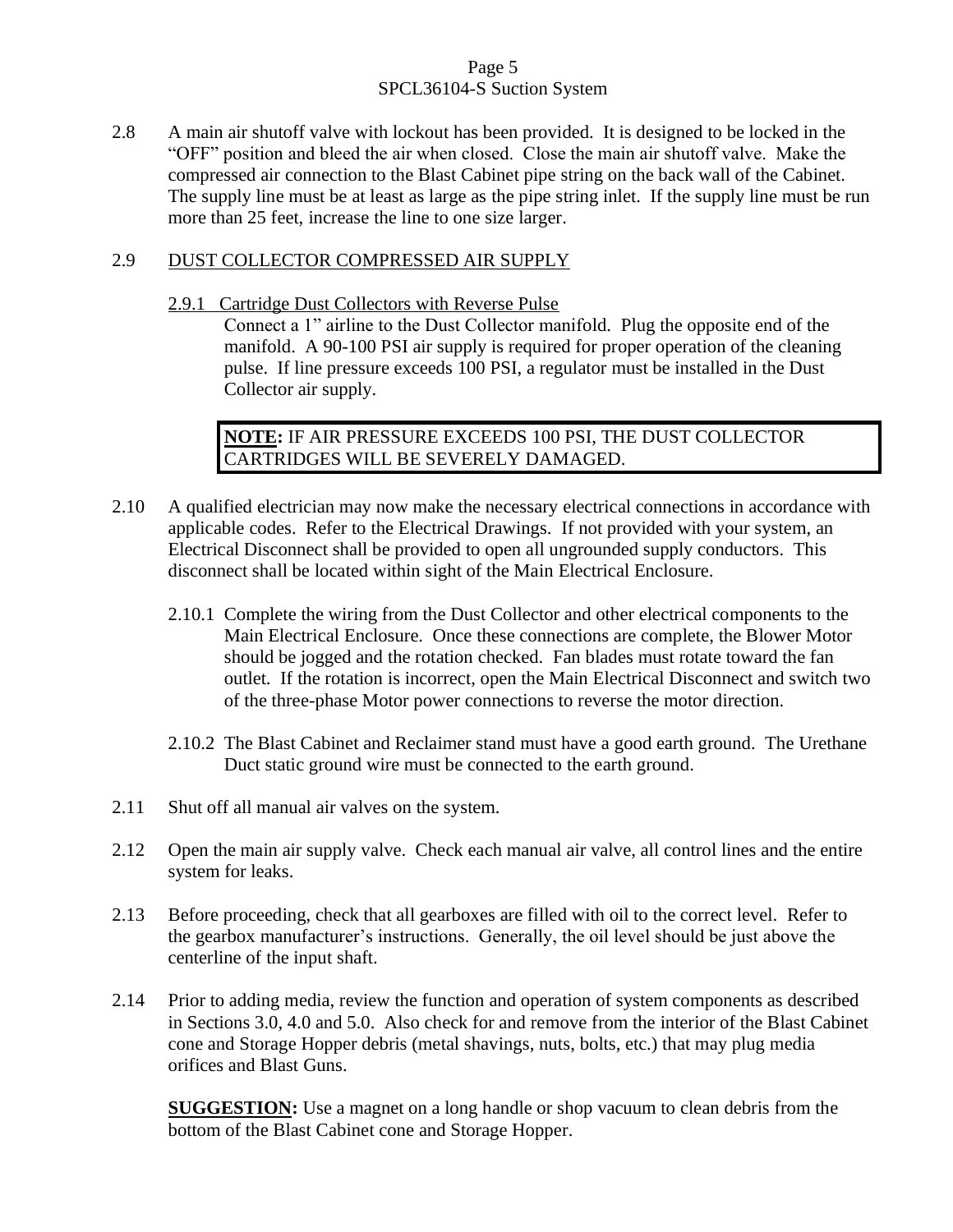# Page 6 SPCL36104-S Suction System

2.15 Run the system "dry" (without media) as described in Section 5.0. This step is important to verify that the system is ready for media.

# 2.16 ABRASIVE MEDIA LOADING

This system is designed to use aluminum oxide.. The amount of media needed to operate the system is approximately 5 cubic feet. With the optional Makeup Hopper, 10 cubic feet of media is required. Changes may be required before the system is capable of using a different type or size of media.

To fill the system, the following procedure should be followed:

- 2.16.1 Press the red "SYSTEM OFF" pushbutton.
- 2.16.2 Open the abrasive loading door located on top of the Storage Hopper. Fill the Storage Hopper until the media is up to the bottom of the screen inside the hopper.
- 2.16.3 (Optional) Open the Makeup Hopper door. The Makeup Hopper may be filled to the top.
- 2.16.4 Close and secure the Storage Hopper, Reclaimer, and Media Makeup Hopper doors.
- 2.16.5 Press the green "SYSTEM ON" pushbutton.

**NOTE:** Never let the Storage Hopper media level get below one half full.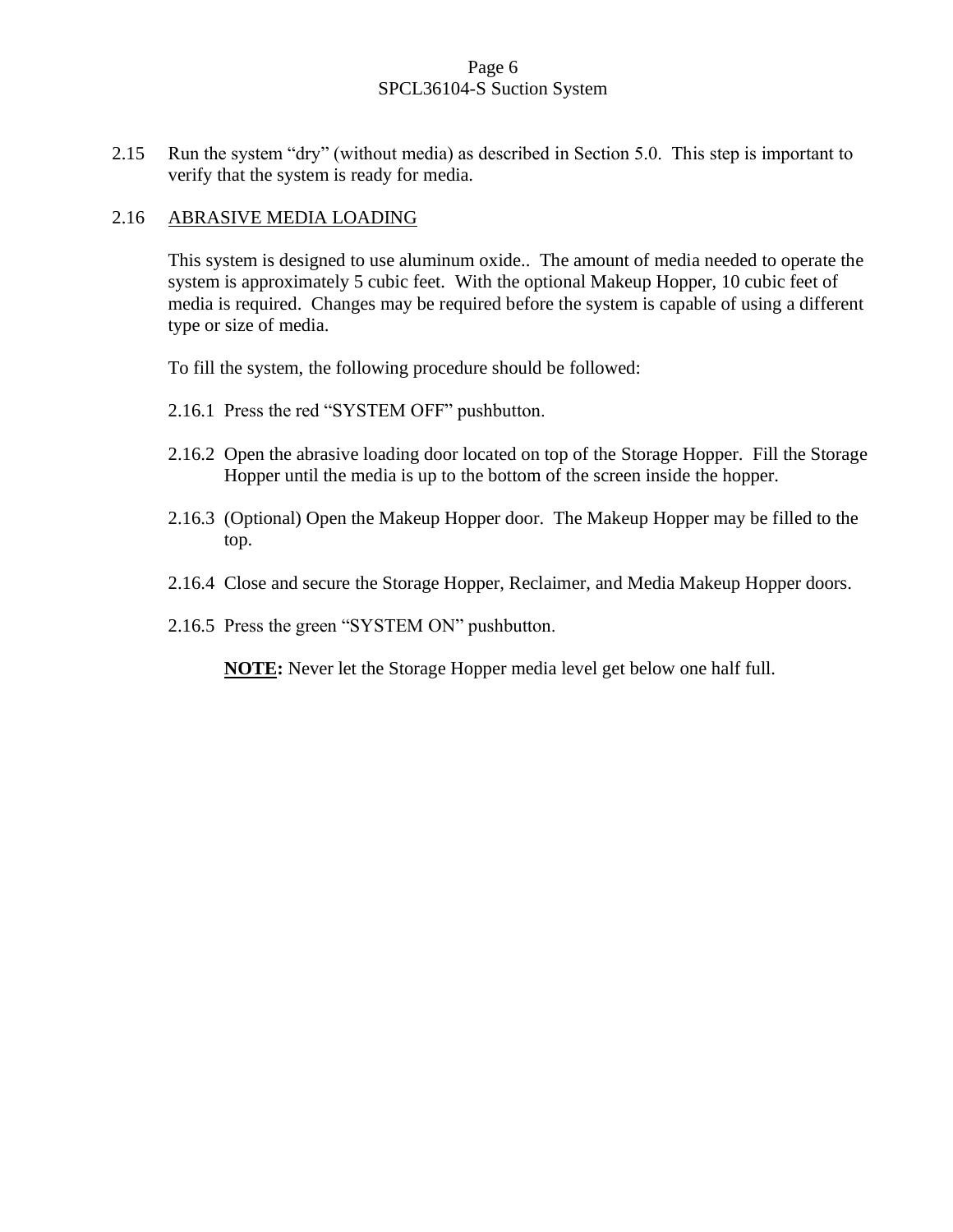# Page 7 SPCL36104-S Suction System

### 3.0 FUNCTION OF COMPONENTS

This section gives a brief description and explains the operation of system components.

# 3.1 OPERATOR ELECTRIC CONTROL PANEL

- 3.1.1 The red illuminated "EMERGENCY STOP" operator disengages the "Emergency Stop Relay" and removes power from all motion devices and their respective controls. When activated, the operator illuminates indicating its active state. Resetting of the operator is performed by twisting and pulling.
- 3.1.2 The green "SYSTEM ON" illuminated pushbutton is used to energize the system and turn on the Dust Collection System. The pushbutton Illuminates to indicate its "ON" status.
- 3.1.3 The red extended head "SYSTEM OFF" pushbutton is used to shut off the system and Dust Collection System. Pressing this operator extinguished the lamp in the "SYSTEM ON" illuminated pushbutton.
- 3.1.4 Cabinet "LIGHTS". This selector switch turns on the cabinet lights when put in the "ON" position.
- 3.1.5 The white "BLAST" "OFF" or "ON" selector switch sets the system to allow blasting with media. This initiates the door locks and activates the blast solenoid when required by the process. This selector switch illuminates when in the "ON" position.
- 3.1.6 The "SYSTEM" "MANUAL" or "AUTO" selector switch allows for manual operation or automatic operation which would be initiated when pressing the cycle start pushbutton. Manual operation is used for setup and maintenance purposes.
- 3.1.7 The green "CYCLE START" pushbutton enables the Blast Cycle. This pushbutton will illuminate when the system is in a Blast Cycle. If the system is placed in a hold status, the indicating lamp will flash.
- 3.1.8 The red extended head "CYCLE STOP" pushbutton pauses the blast and nozzle movement during a Blast Cycle. This allows any modifications to the part position or media flow to be made and the process then resumed.
- 3.1.9 The amber "HOPPER LOW" indicating lamp illuminates when the media level in the storage hopper falls below the capacitive level sensor.
- 3.1.10 The red "SYSTEM FAULT" indicating lamp illuminats in the event of a system fault. Details on the exact fault can be found utilizing the Operator Interface Terminal (OIT). The lamp extinguished when the fault is cleared and the system reset.
- 3.1.11 The black "FAULT RESET" pushbutton is used to reset the system fault and return the machine back to normal running conditions.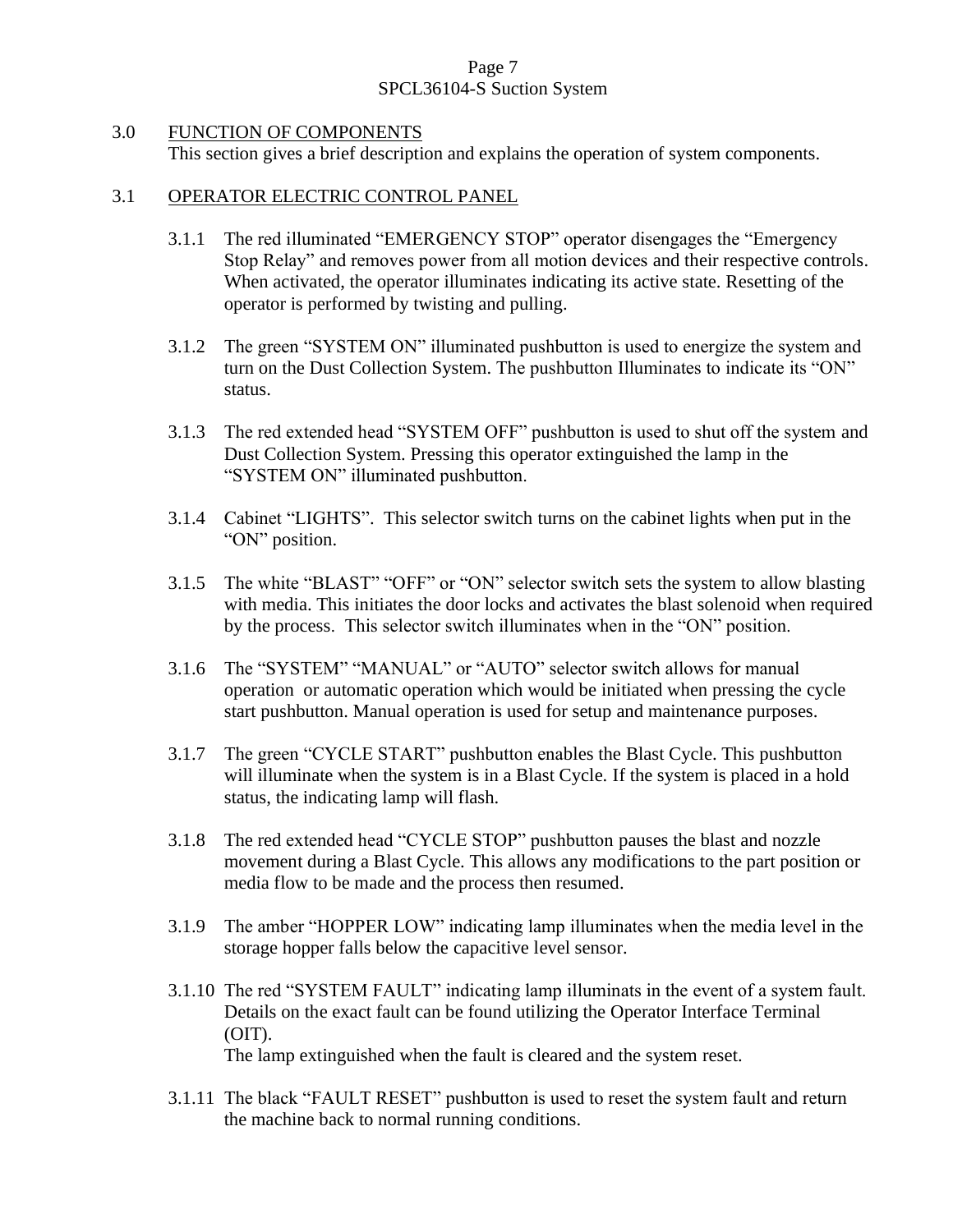# Page 8 SPCL36104-S Suction System

- 3.1.12 The blue "E-STOP RESET" illuminated pushbutton is used to enable the Emergency Stop Relay (ESR) and apply power to all motion control components. This operator illuminates when the circuit is energized and in a normal operating mode.
- 3.1.13 The "BLAST ELAPSED TIME INDICATOR" records the total time that nozzles are blasting. The "BLAST" selector switch must be in the "ON" position for this hourmeter to run.
- 3.1.14 the white "TRY" illuminated pushbutton is to be used to verify the presence or lack of power when the main disconnect is turned off and locked out for service.
- 3.1.15 (remote) an additional "EMERGENCY STOP" pushbutton station is located near the loading door of the machine. Pressing this will disengage the ESR and remove power from all motion devices and their respective controllers. This operator will illuminate when pressed and remain lit until power is removed or the operator is reset.
- 3.1.16 (remote) A green Tower Light is used to alert the operator to the run condition of the process cycle. A steady green light indicates that the current cycle is in process. A blinking green light indicates that the system is in a hold state. When the light is extinguished, either the cycle is complete or the system is waiting for the next cycle to be run.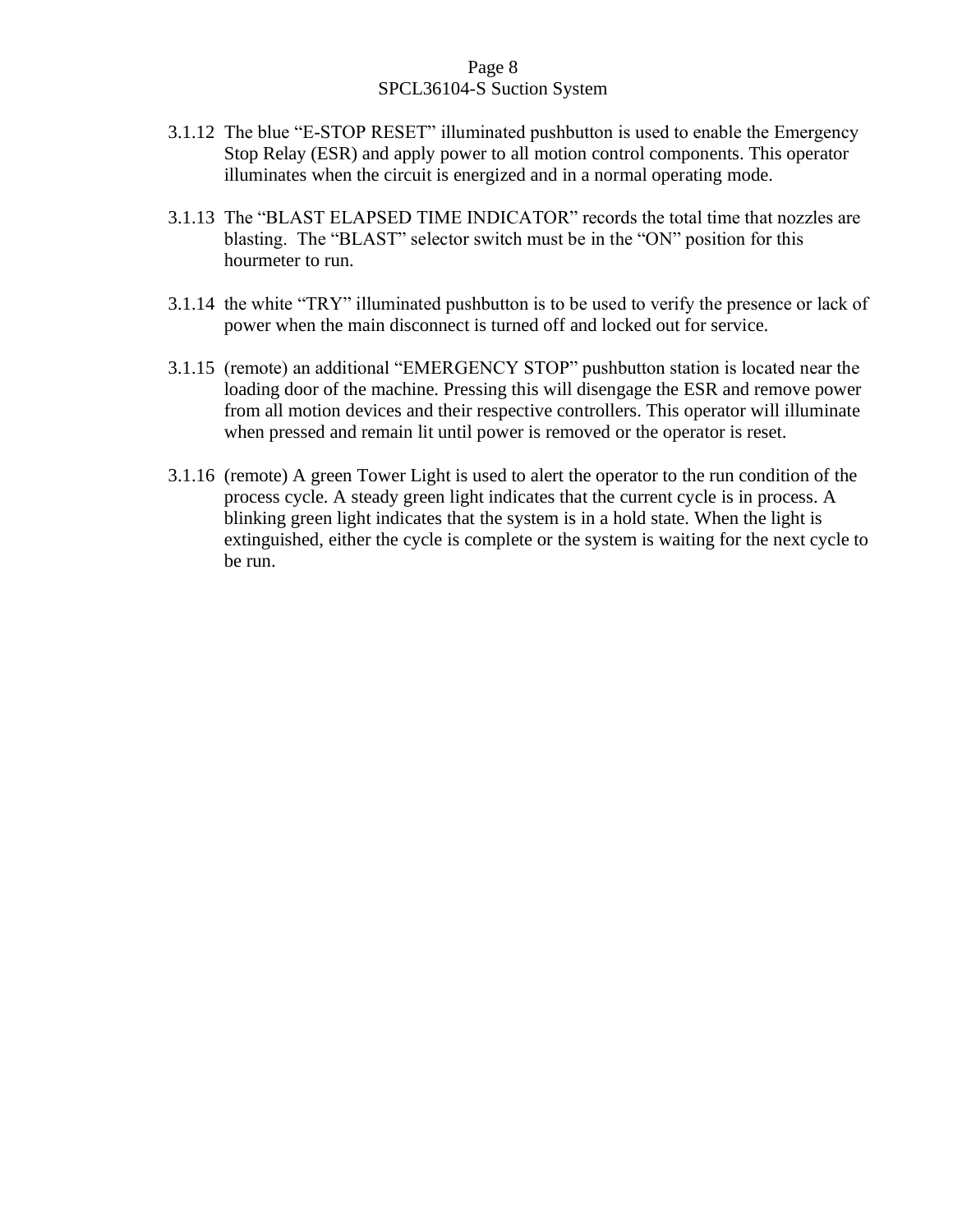# Page 9 SPCL36104-S Suction System

### 3.2 OPERATOR LOAD & UNLOAD STATIONS

The operator opens the load door and slides the part over mandrel. When finished, operater removes the part.

# 3.3 BLAST PRESSURE CONTROL

3.3.1 Locate the Pressure Regulator on the pipe string on the media storage hopper. Rotate the Pressure Regulator knob clockwise to increase, or counter clockwise to decrease the Blast Pressure.

### 3.3.2 Precision Regulator

An optional Precision Pressure Regulator pilot and slave regulator provides more accurate control of Blast Pressure when blasting parameters are critical. Pressure is adjusted manually at the pilot regulator, clockwise to increase and counter clockwise to decrease the Blast Pressure.

3.3.3 (N/A) Optional Front Access Pressure Regulator This option allows the operator to monitor and/or change the Blast Pressure from the front of the Blast Cabinet. The operator does not have to walk to the back of the machine to adjust the pressure.

### 3.4 BLAST COMPONENTS

The MH-2 Suction Blast Gun and MH-3 Suction Blast Gun mix blast air and media. They exit from the nozzle creating the blast. The air leaving the air jet entering the nozzle cone creates suction, pulling media and air through the media hose from the Media Regulator. See Figures 1 and 2.

# 3.4.1 Nozzle

The Suction Blast Gun is designed to accept nozzles made of boron carbide, tungsten carbide or ceramic. Boron carbide is the longest wearing nozzle material and is strongly recommended when blasting with aluminum oxide or silicon carbide medias. Standard sizes are 1/4", 5/16", 3/8" and 7/16" ID. A nozzle adapter is threaded onto the Gun Assembly to hold the nozzle in place.

Boron carbide is the hardest and longest wearing nozzle material. It is strongly recommended for use when blasting with aluminum oxide or silicon carbide medias. A 3/8" boron Venturi nozzle is available for the MH-3 suction gun.

3.4.2 Air Jet

The air jet is located inside the Suction Blast Gun and is threaded into the air inlet connector. It discharges the blast air to the rear of the nozzle. The air jet is hardened steel for extended wear.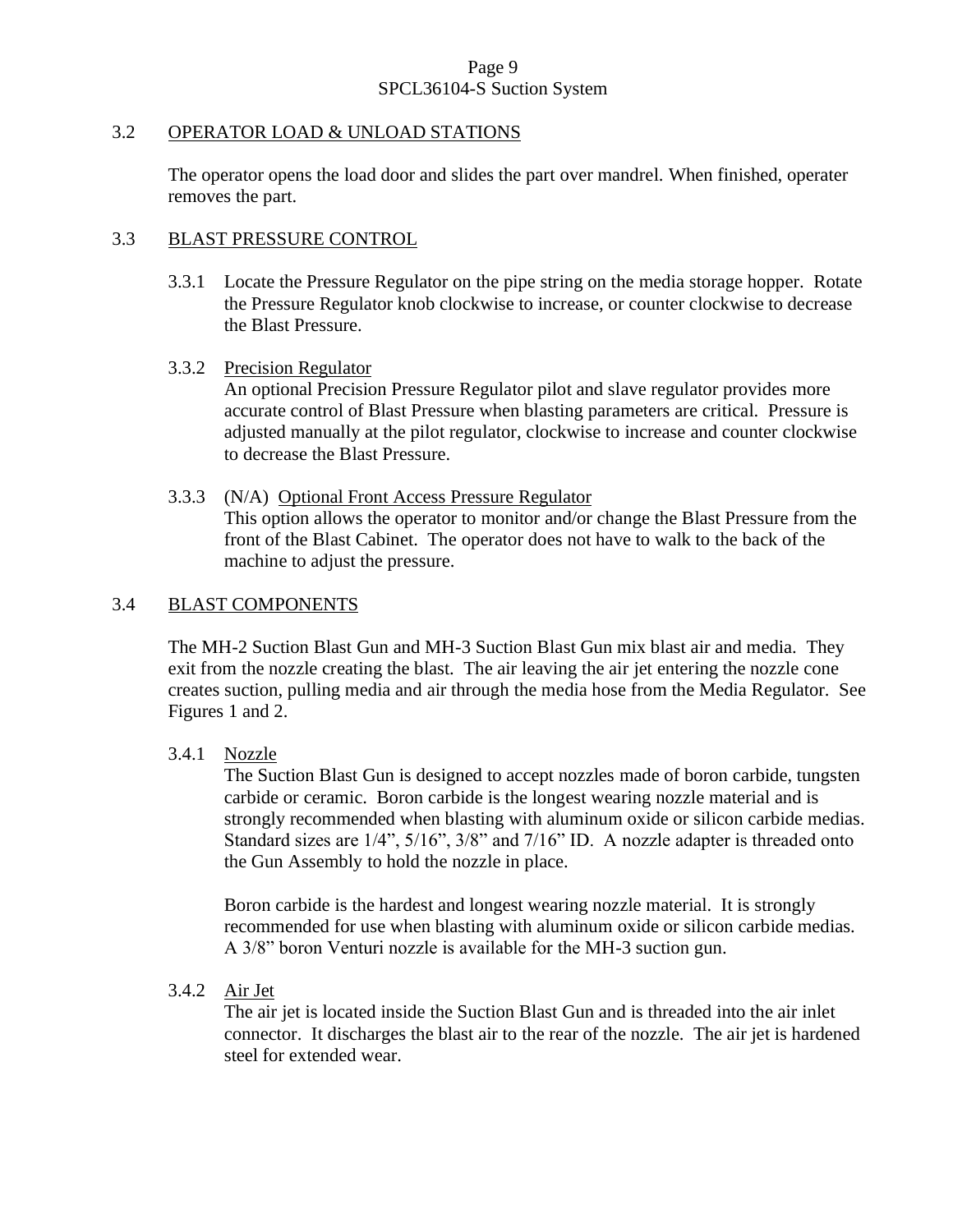# Page 10 SPCL36104-S Suction System

# 3.4.3 Air Jet Connector

The MH-3 air connector is fastened to the gun body by two socket head screws. Air jet position is fixed within the gun and is not adjustable.

# 3.4.4 Media Hose

- 3.4.4.1 (N/A) The 5/8" media hose enters through the handle of the MH-2 gun. A hose clamp nut and "O" ring seal the hose to the gunbody. Any air leak around the media hose will cause premature wear and failure of air jet and gunbody. See Figure 1.
- 3.4.4.2 The 5/8" media hose enters the MH-3 Suction Blast Gun at the back and is held in place by four (4) screws. The gun hose entry must be sealed with silicone. Any air leak around the media hose will cause premature wear and gun body failure. See Figure 2.

# **NOTE:**

Blast hoses must be routed with a sweeping gradual bend. Tight turns and hard bends cause high wear locations where the hoses will prematurely wear out from the inside. When replacing hoses, avoid sharp bends and turns.

# 3.4.5 Media Regulator Assembly (See Figure 3)

The SAR-2 Media Regulator is threaded onto a 1 1/4" pipe nipple under the Storage Hopper. The media hose is inserted into the 1 1/8" horizontal bore of the regulator. The thumbscrew is provided to apply slight pressure against the media hose to prevent movement. The media hose will partly cover the secondary air port. A smaller opening will increase media flow and a larger opening will decrease media flow.

# 3.4.6 Storage Hopper

The Storage Hopper has a four (4) cubic foot capacity and is used as a reservoir for media. It should be one half  $(1/2)$  full or more at all times. There is a hinged access door for loading media and trash screen removal.

# 3.4.7 Individual Suction Blast Gun Shutoff Valves

A ball valve is provided to shut off each Blast Gun. Rotate the valve handle 90 degrees to shut off the air supply and stop the blast.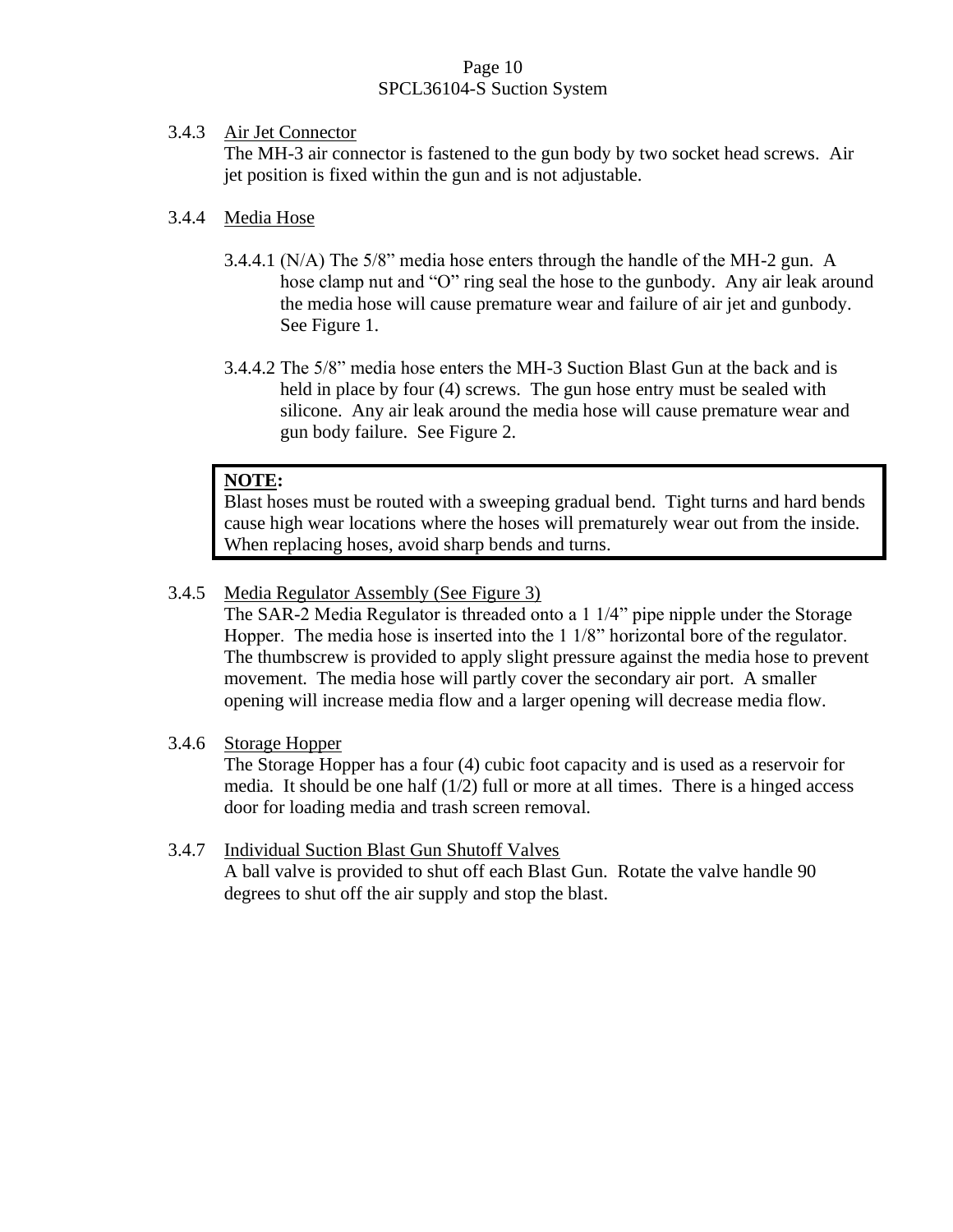# Page 11 SPCL36104-S Suction System

# 3.5 PNEUMATIC RECLAIM SYSTEM

The Reclaim System consists of a pickup tube at the bottom of the Blast Cabinet cone, a media recovery duct, and a Reclaimer Assembly. The Blast Cabinet ventilation air is used to pneumatically convey spent media to the Reclaimer. Good media is centrifugally separated from dust and broken down media (fines). Good media falls to the Storage Hopper while dust and fines are conveyed to the Dust Collector. The Reclaimer has a secondary air metering band and exterior wear plate. Optional wear resistant linings are available for the Reclaimer.

# 3.5.1 Secondary Air Metering Band (See Figure 4)

The metering band allows secondary air to enter the Reclaimer. The more secondary air induced, the larger the particles removed from the system and sent to the Dust Collector. If good media is carried to the Dust Collector, close the metering band. If too much dust is being recycled along with the good blast media, open the metering band. Changes should be made in 1/16" increments until the final setting is determined. A system must normally be operated for (8) hours to "season" the filters before it reaches equilibrium and the tuning band setting may be finalized. See the appropriate section in Chapter 9.

# 3.6 DUST COLLECTION COMPONENTS

The Dust Collection System components consist of the Dust Collector with filters, the filter cleaning controls, and the Blower. Dust and fines are drawn from the Reclaimer to the Dust Collector. Clean air is discharged from the Blower. One of two types of Dust Collector may be supplied and are described below. With any Dust Collector, filters require a coating of dust to achieve maximum filter efficiency. The system may require several hours of operation before filters are fully coated ("seasoned").

# 3.6.1 (N/A) Bag Type Dust Collector

The Dust Collector must be shut down periodically to allow bags to be cleaned. Tubular bags are mounted with the sealed end up and hooked onto a hanger rod on the dust bag rack. The open end of the bag has a ring which seals into holes in the bag plate in the hopper of the Dust Collector.

# 3.6.2 Filter Cleaning

Filter bags are suspended from the bag rack at the top of the Dust Collector housing. The bag rack is lifted and lowered by a cylinder at a moderate rate, flexing the bags and dislodging dust and fines. Filters should be cleaned every two (2) hours. This may vary depending on dust loading. Manual cleaning is accomplished after the Blower is shut down and the button on the side of the Dust Collector housing is pressed and released.

# 3.6.3 (N/A) Optional Auto Bag Shake Control

The Auto Bag Shake Control Box, mounted on the Dust Collector, energizes and deenergizes a solenoid valve to raise and lower the bag rack. A normally closed vacuum switch enables the Bag Shake control only when the Blower is shut down. Auto Bag Shake controls may be located in the Main Electrical Enclosure and not use a pressure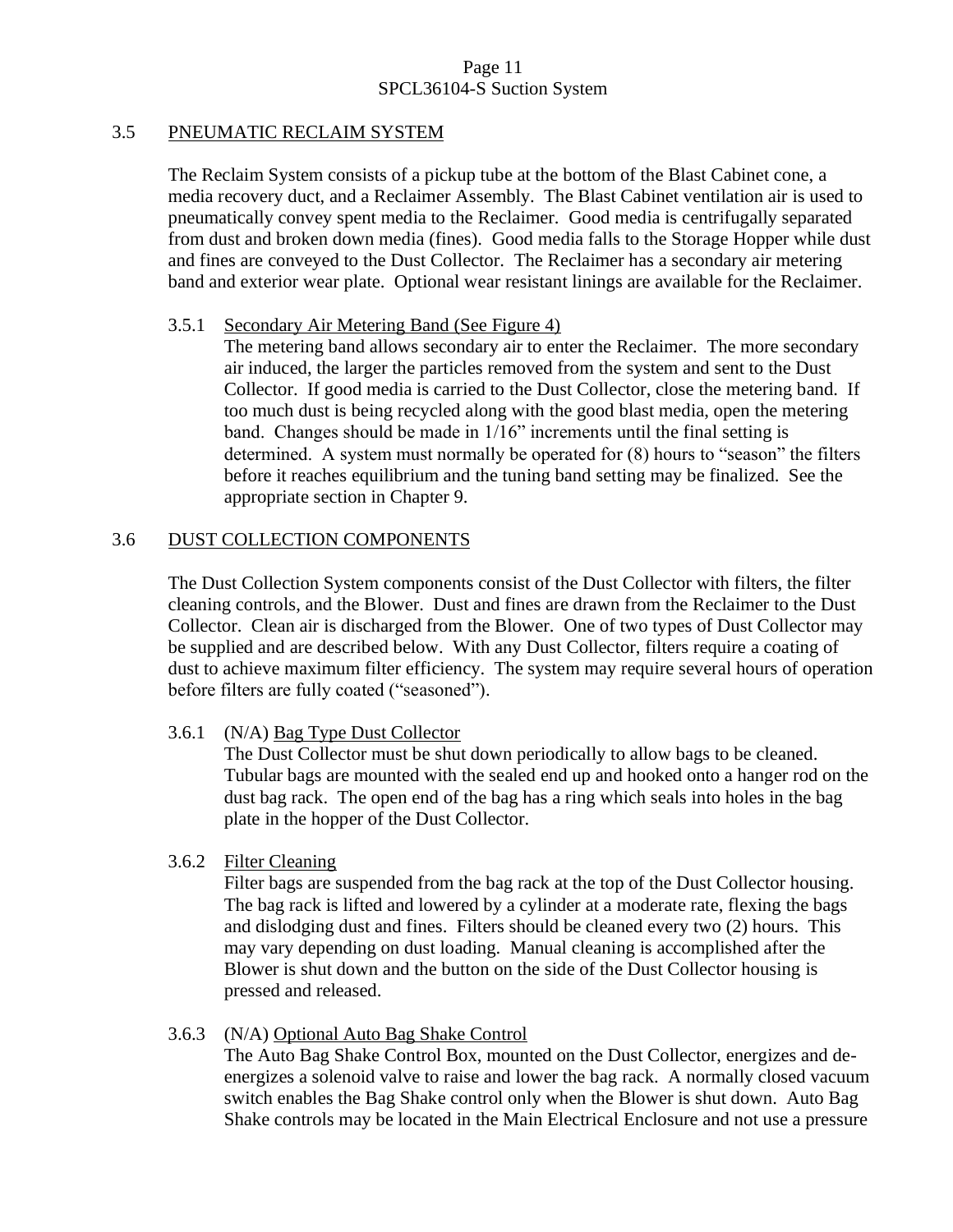# Page 12 SPCL36104-S Suction System

switch. A timer controls the duration of the shake cycle and a flasher controls the cylinder movement by powering the solenoid valve.

3.6.4 Cartridge Dust Collector

These Dust Collectors can operate continuously without Blower shutdown. Electronically timed pulses of compressed air clean the dust from the cartridges without interfering with normal airflow. Refer to the manufacturer's manual for complete information.

# 3.6.5 Dust Collector Efficiency

Dust Collector efficiency may not be stated as an absolute value since it will vary depending on:

- a. Dust loading of inlet air
- b. Micron size distribution of dust carried by inlet air
- c. Amount of dust cake on filters (frequency of filter cleaning)

Emissions from Empire Dust Collectors in good condition will normally be within the OSHA limit for "nuisance dust". The OSHA limit is 5 milligrams of dust per cubic meter of air (.002l85 grains per cubic foot). This emission rate is equal to .0042 pounds of dust per 1000 pounds of air at standard temperature and pressure. To determine the actual emission rate, an air sample from the blast operation must be analyzed.

Dust Collector efficiencies are stated to show the normal range which might be expected and are not a guarantee of performance.

If dust contains any toxic substances, secondary filtration of discharge air from the Blower may be required. Consult Empire if dust to be filtered is classified as other than "nuisance dust".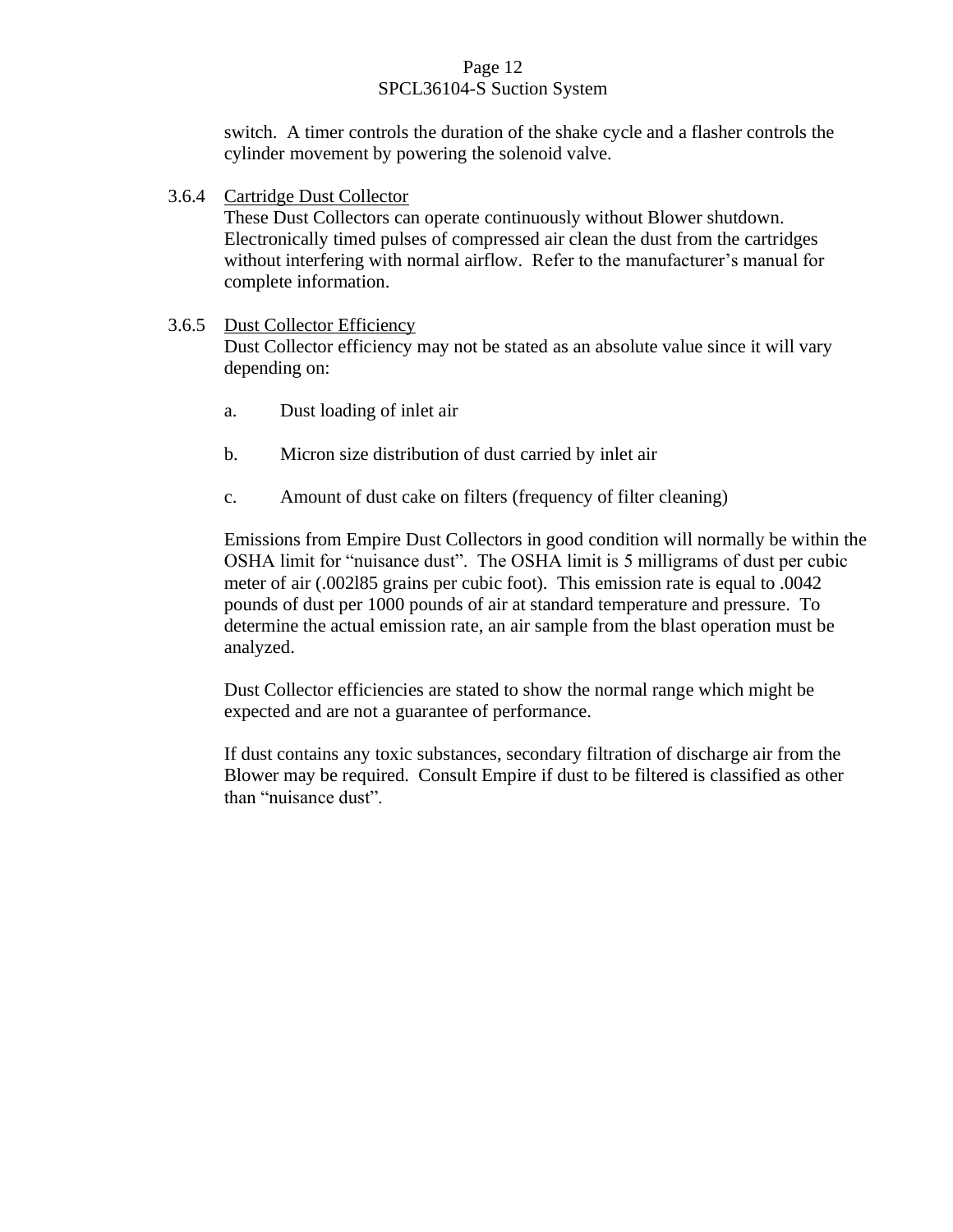# Page 13 SPCL36104-S Suction System

# 4.0 OPTIONAL COMPONENT FUNCTIONS

Additional options may be supplied with the system. The following are available at time of manufacture.

# 4.1 POWERED PART HOLD DOWN ROLLERS

Pneumatic powered rollers hold the part down against the mandrel. The rollers come down on each end of the part to secure it during a blast cycle. One set of these rollers moves horizontally to accommodate the length of the part to be blasted This is accomplished thru the PLC.

# 4.2 NOZZLE OSCILLATOR

The Nozzle Oscillator drive is mounted on the back wall of the Blast Cabinet. An oscillating bar extends into the Blast Cabinet to support the Blast Guns. The Oscillator moves horizontally over the surface of the part. Home (park) position may be extended or retracted and is determined at time of manufacture.

# 4.2.1 (N/A) Pneumatic Cylinder Driven Oscillator

This Oscillator provides an inexpensive means of increasing blast coverage. Oscillation speed is adjustable with flow control valves at each of the cylinder's two (2) ports. Limit switches control the cylinder stroke length. The duration of the blast is controlled by a Blast Timer or a Blast Counter.

# 4.2.2 D.C. Motor Driven Timing Belt Oscillator

The D.C. driven Oscillator permits improved control of oscillation speed and distance. This is required when precise blast specifications must be met. A DC Motor Control Board controls the Oscillator Speed. Stroke length is controlled with the PLC.

# 4.2.3 D.C. Motor Oscillator with PLC Control

When incorporated with a PLC, the processor may be programmed to control the Oscillator movement including Park Position, Blast Length and Blast Strokes/Time. A DC Motor Control Board controls Oscillator Speed.

# 4.3 (N/A) AUTOMATIC MEDIA REPLENISHING SYSTEM

This system includes a 4 cubic foot capacity Makeup Hopper, an automatic Sure-Flo® Grit Valve and a Makeup Hopper Low Level Sensor. The Sure-Flo® Grit Valve at the bottom of the Makeup Hopper will open and add media to the system if the media level in the Storage Hopper is not at the proper level. The Makeup Hopper Low Level Sensor and a panel mounted indicating light which will illuminate when the Makeup Hopper must have media added.

This option is particularly useful when media must remain consistent. As media breaks down and is drawn to the Dust Collector, fresh media of the proper size will mix with the reclaimed media ensuring a consistent mix and repeatable finish.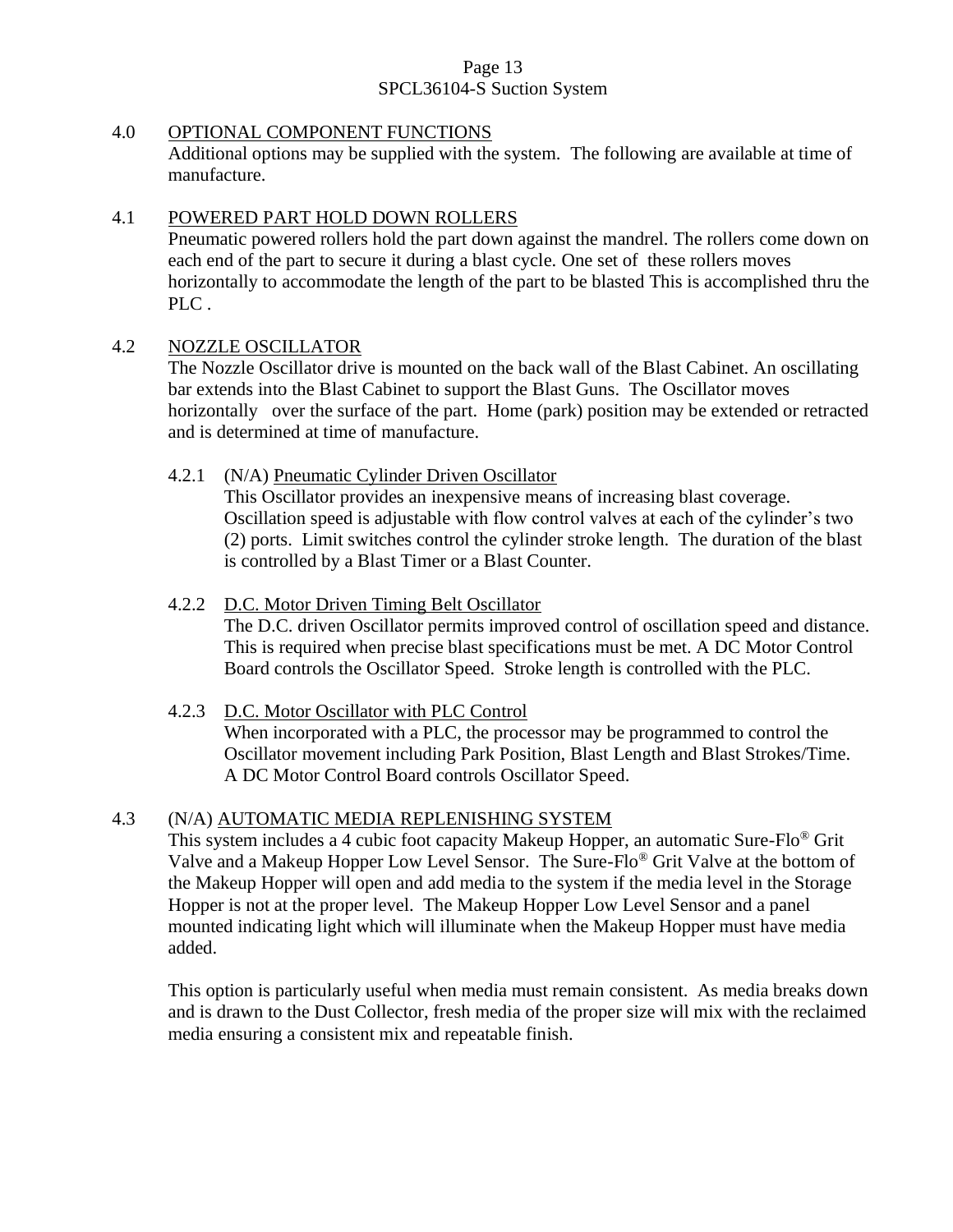# Page 14 SPCL36104-S Suction System

# 4.4 (N/A) VIBRATORY CLASSIFIER (SCREENER)

The purpose of a Vibratory Classifier is to have more control over the media that is reclaimed from the blast process and put back into the Storage Hopper. When media "breaks down" as a result of hitting the part being blasted, it may change shape (deform), and it may fracture, resulting in smaller particles of media. Consequently, what is often found in the Storage Hopper consists of a combination of properly sized media particles, undersized media particles, virgin media from the Makeup Hopper, material that has been removed (e.g. cleaning or surface-etching processes) from the part being blasted and possibly dust.

Contaminants such as dust and particles dislodged from the part being blasted are usually carried over to the Dust Collector by the cyclonic Reclaimer, which is better than 90% efficient. However, small amounts may wind up in the Storage Hopper. These contaminants plus undersized media particles may reduce the efficiency of the blasting process. Blast processes that require very precise control of the media often include a Vibratory Screener, which is practically 100% efficient. A series of mesh "screens" located on successive "decks" sequentially filter the material that is removed from the Blast Cabinet. Dust and undersized media particles are removed and dumped into a waste drum and good reusable media is sent to the Storage Hopper.

### 4.5 (N/A)FRONT ACCESS PRESSURE REGULATOR This option allows the operator to monitor and/or change the Blast Pressure from the front of the Blast Cabinet.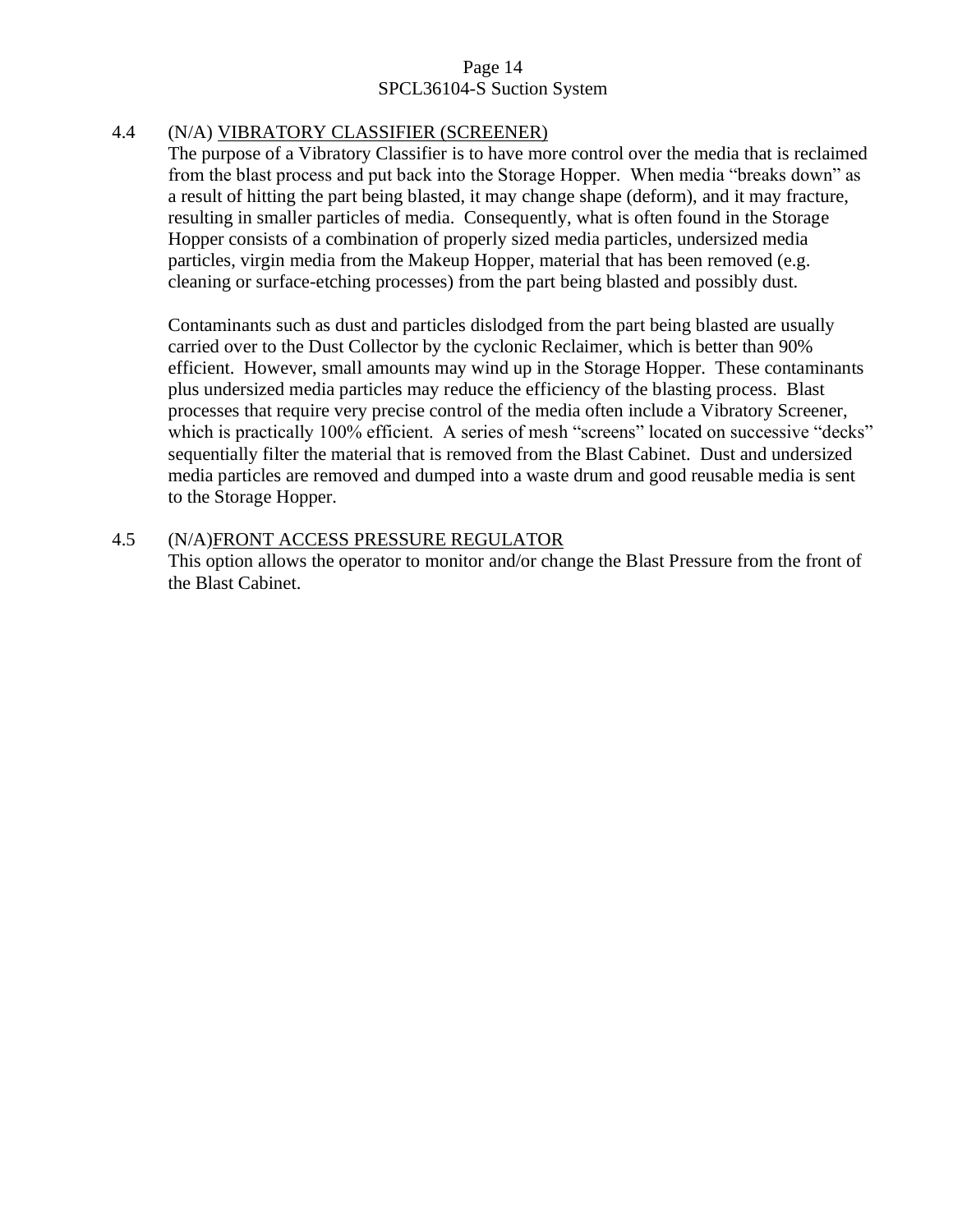# Page 15 SPCL36104-S Suction System

# 5.0 SYSTEM START-UP PROCEDURE Follow this procedure to insure safe and continuous operation.

- 5.1 Open the main air valve.
- 5.2 Close the Main Electrical Disconnect switch and turn on the Blast Cabinet lights. Listen for the Automatic Bag Shake control to operate if your system has a Bag Type Dust Collector. **NOTE:** Reverse Pulse Cartridge Dust Collectors only clean while the Blower is in operation.
- 5.3 Perform Daily Maintenance and Operation Check. See Section 6.0.
- 5.4 The system is now ready for production.
- 5.5 Follow the Sequence of System Operation. See Section 7.0.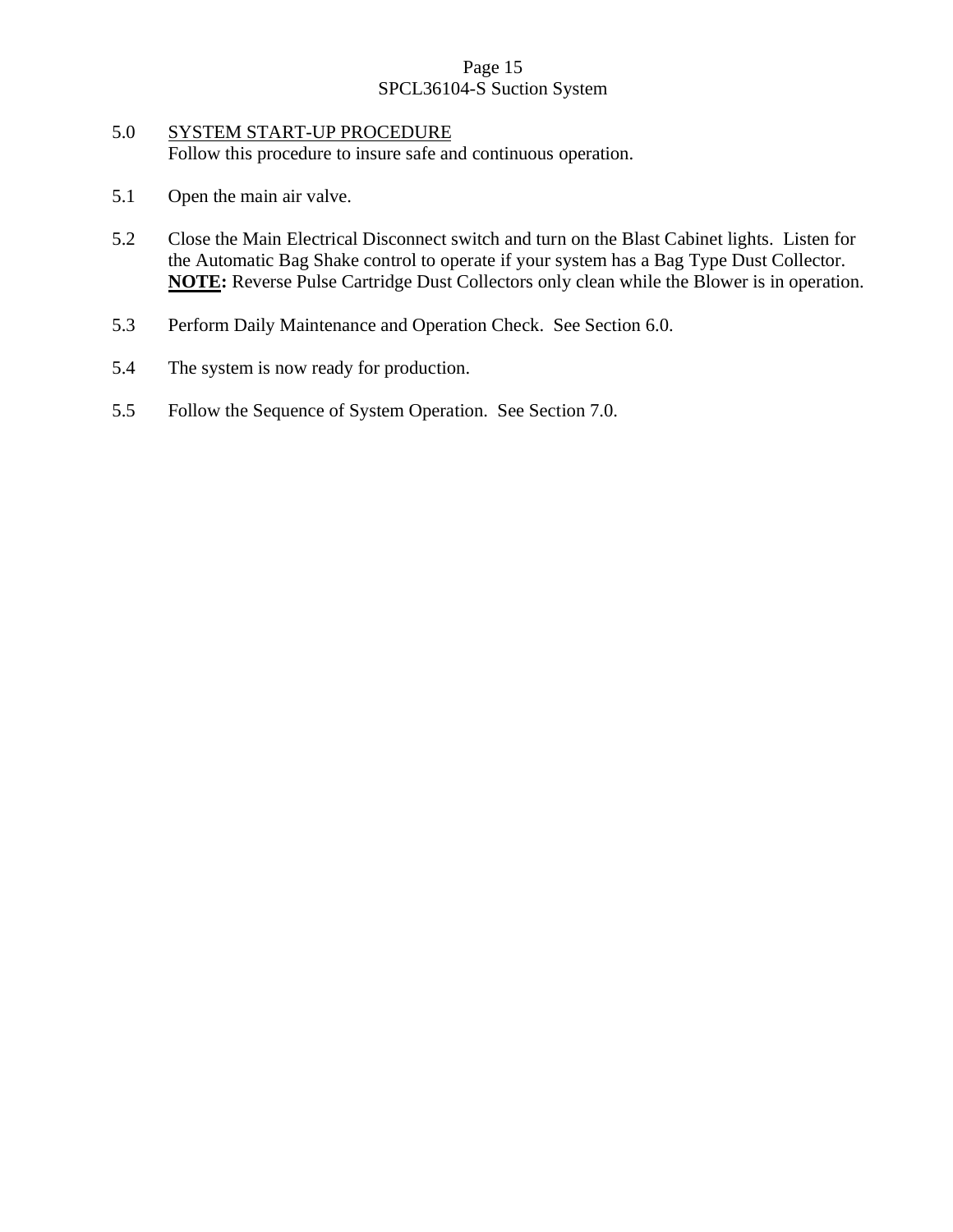# Page 16 SPCL36104-S Suction System

# 6.0 SYSTEM MAINTENANCE AND OPERATION CHECK Follow all the steps in this section to insure the system is ready for production.

# 6.1 DAILY CHECKS

- 6.2 Dump the Dust Collector waste. Inspect the waste for good media. If large quantities of usable media are present, refer to Section 9.7.
- 6.3 Inspect the contents of the Storage Hopper. It must be one half (1/2) full or more at all times. Clean the trash screen. Check the size and condition of the media and look for large quantities of dust and fines. If poor media quality and/or large quantities of dust and fines are found, empty the Storage Hopper and install new media into the hopper. Refer to Section 9.7.
- 6.4 Inspect all supply and control airlines and hoses for wear or leaks. Repair or replace as needed before operating the system.
- 6.5 Inspect the media hoses for leaks and wear. Interior wear of the media hose may be checked by pinching the hose to detect soft spots. Bends in the media hose will wear before straight sections. If a hose is worn, replace it before operating the system.

# 6.6 CABINET INTERIOR WEAR DUE TO BLAST

Special precautions have been taken to protect the interior of the Blast Cabinet from premature wear. Due to the high volume of abrasive media being delivered by the Blast Nozzles at a high pressure, wear is unavoidable. Careful daily maintenance and inspection are mandatory to the longevity of this system.

- 6.6.1 Operators and maintenance personnel should familiarize themselves with the expected high wear areas within the Blast Cabinet.
- 6.6.2 There will be a high wear area opposite each Blast Nozzle. If the system is blasting without parts, the blast stream will impact upon the surface in front of the nozzles.
- 6.6.3 Inspect the Blast Cabinet interior for wear to the rubber curtains and metal surfaces. Replace worn curtains promptly. They prevent wear to the sound absorbing material (when supplied), Blast Cabinet walls and cone.
- 6.7 Clean debris from the Blast Cabinet screens and cone. Replace light bulbs and globes as needed.
- 6.8 Inspect the rolling mandrel components for wear. Check the drive for loose and worn components, and oil leaks.
- 6.9 Inspect the nozzles and couplings for external wear and holes in the sides of the assembly. If holes are found, replace the worn components before operating the system.
- 6.10 (N/A) Inspect the top of the Blast Cabinet for loose components and gearbox oil leakage. Repair the oil leaks and check oil levels before operating the system.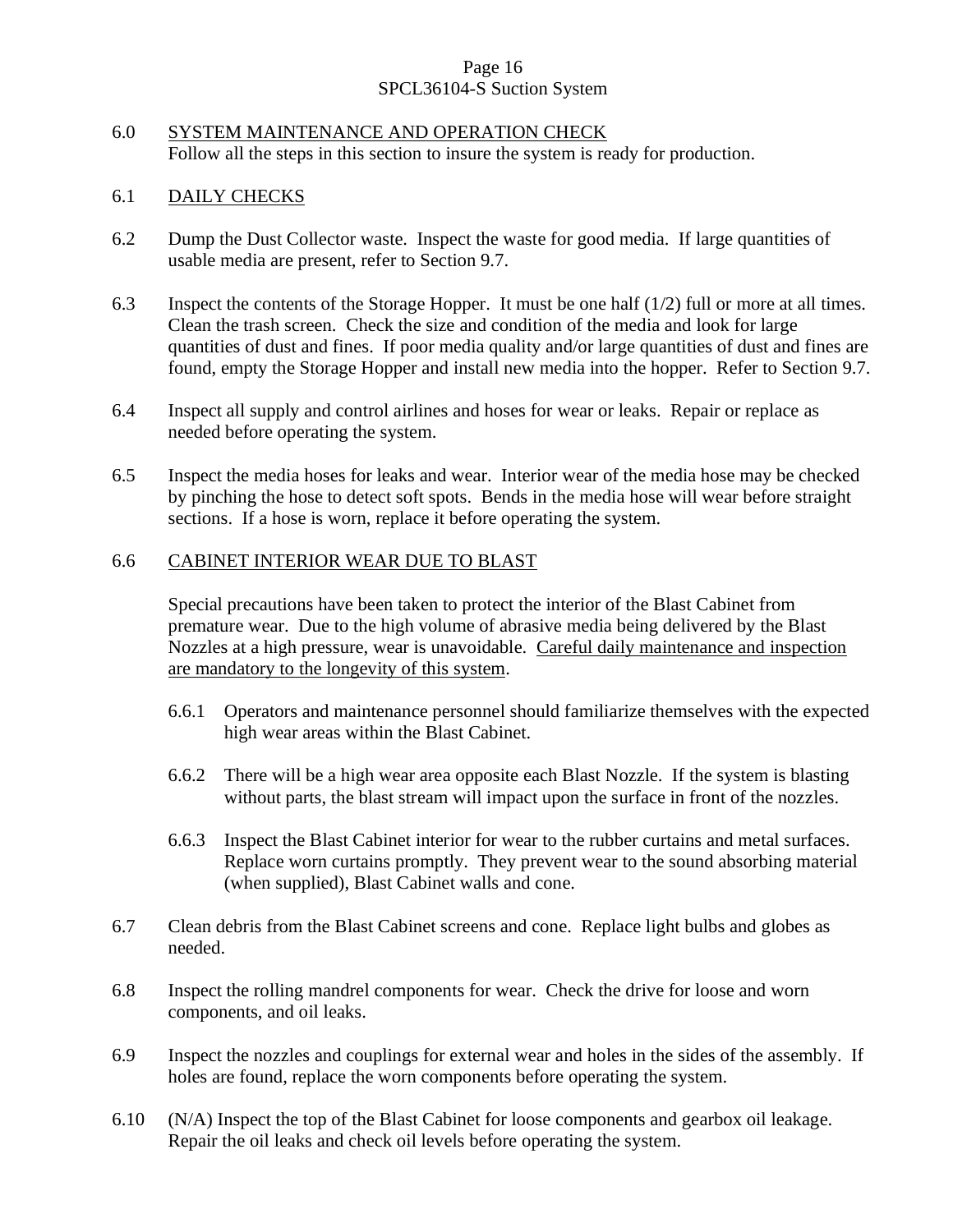# Page 17 SPCL36104-S Suction System

- 6.11 Inspect all Oscillator limit switch arms for free movement and all split collar limit switch trippers for tightness and proper orientation. Repair and/or adjust before operating the system.
- 6.12 Replace all cracked or frosted windows, worn window curtains, and damaged door gaskets.
- 6.13 Turn the "BLAST" selector switch to "OFF". Press the "SYSTEM ON" pushbutton.
- 6.14 Observe the operation of the rotating mandrel. Check that hoses do not rub on the interior of the Blast Cabinet.
- 6.15 Turn the "BLAST" selector switch to "ON". Observe blast from each nozzle. Pay special attention to media flow, direction, and consistency of flow. Correct any problem before operating the system. Refer to Section 9.0.
- 6.16 Press the red "SYSTEM OFF" pushbutton to shut the system down. On Bag Type Collectors, listen for the Dust Collector Automatic Bag Shake to operate. If the Bag Shake does not function, repair it before operating the system. Cartridge Dust Collectors Reverse Pulse clean only when the system is "ON".

# 6.17 PERIODIC CHECKS - (N/A)

# 6.18 MANDREL REPLACEMENT

If the Mandrel needs replacement due to different part diameters, locate the coupling that secures the mandrel to the main drive shaft. Before loosening this coupling properly support the mandrel through out its length then diassemble it. When installing a new mandrel be sure to add the rubber washer that is located in between the end of the drive shaft and the matching end of the mandrel. This washer creates the necessary seal required when appling air for the I.D. blowoff.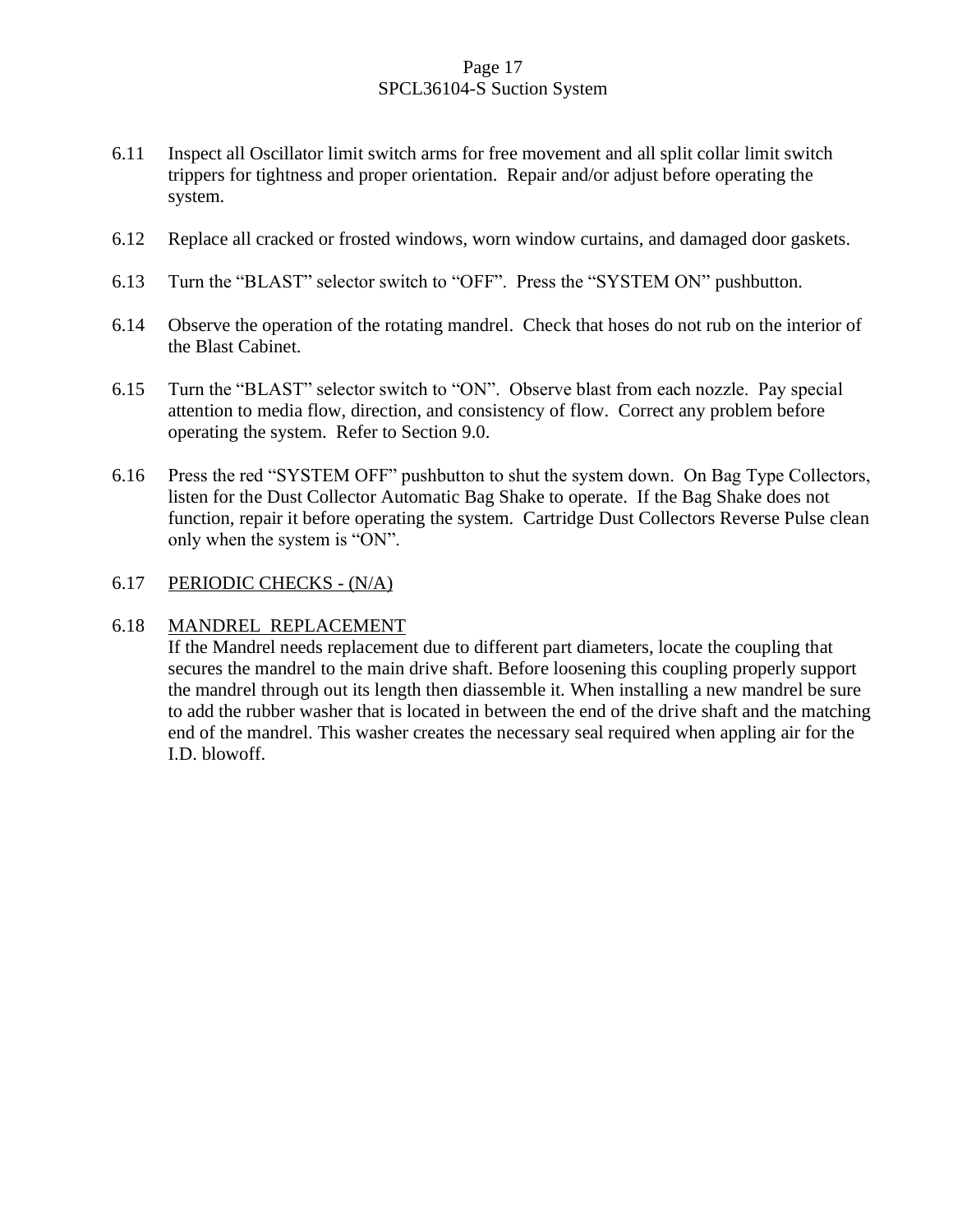# Page 18 SPCL36104-S Suction System

### 7.0 SEQUENCE OF SYSTEM OPERATION

- 7.1 Close all manual Blast Cabinet doors.
- 7.2 Press the green "SYSTEM ON" pushbutton.

**NOTE:** The system may be shut down at any time by pressing the red "SYSTEM OFF" pushbutton.

- 7.3 Set "Blast" selector switch to "ON". The "LIGHTS" selector switch may be "OFF".
- 7.4 Set "System" selector switch to "AUTO".
- 7.5 Set the Blast Pressure as required for the parts to be processed.
- 7.6 Set proper parameters for the part to blasted using the OIT. (See section 7.11 for operation of the Operator Interface Terminal OIT)
- 7.7 Open load door and install part over mandrel. Use the collar at the load end as a "home" edge to properly position the part. Closing the door will engage the tail spindle into the opened end of the mandrel to help support it. Be sure the load door is secured before continuing. Press "CYCLE START " button.
- 7.8 At end of cycle, remove the part and inspect it for an acceptable finish. If the finish is unacceptable, make system adjustments as outlined in Section 9.0. Run new parts for inspection after adjustments have been made.
- 7.9 Continue processing parts inspecting the finish of the blast treated parts.
- 7.10 Shut the system down. See Section 8.0.
- 7.11 Operator Interface Terminal (OIT)
- 7.11.1 When the system is powered up the "EMPIRE" screen will appear. Press the button on the touch screen or the "F1" soft-touch button below the screen to switch to the "MAIN MENU" screen.

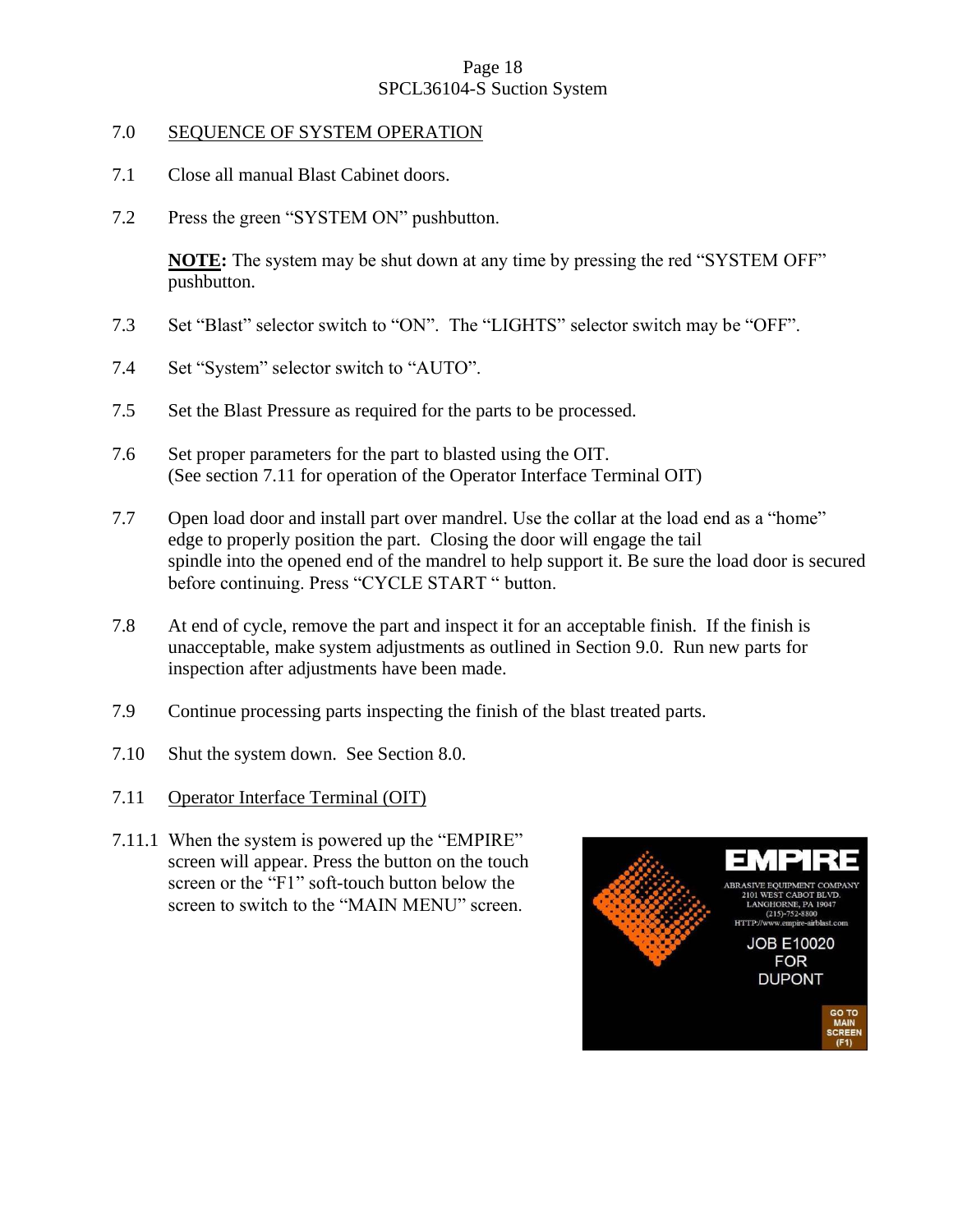# Page 19 SPCL36104-S Suction System

7.11.2 The "MAIN" screen is now displayed, from here you can either adjust the "PART SETUP" parameters, go to the "PROCESS MONITOR" screen to see where in the cycle the system is currently at, switch to the "MAINTENANCE" screens to perform additional setup configurations or manual operate the machine, or check the overall "SYSTEM STATUS" of the inputs, outputs, and faults.

# 7.11.3 PART SETUP

Pressing the "PART SETUP" button on the "MAIN" screen, brings up the basic setup screen where the operator enters the "PART DIAMETER" and the "PART LENGTH" for the next cycle. Pressing in

the orange field or the corresponding soft-touch function key will bring up a numeric entry panel. Here the desired value is entered.

> If the length of the part to be run is shorter then the previously run part, the "PINCH OSCILLATOR" will have automatically repositioned itself. In the

event that the new part to be run is Longer than the previous part, the oscillator will need to be reset by either pressing the "F7" button or the "reset" button on the screen.

Once the parameters are correct and the oscillator is in the correct position, the operator then needs to acknowledge that the Part Setup is Complete by pressing the "YES" button or "F8". Movement from this screen to other screens is done by pressing the desired button on the screen or their corresponding function key.

The current Cycle Status is also displayed on this SETUP SCREEN.

# 7.11.4 PROCESS MONITOR

This screen displays the current setup parameters and the process variables at the current point in the operation cycle.

The current "CYCLE STATUS" is also shown on this display.

Movment between screens is again performed by touching the desired button of pressing the desired function key.





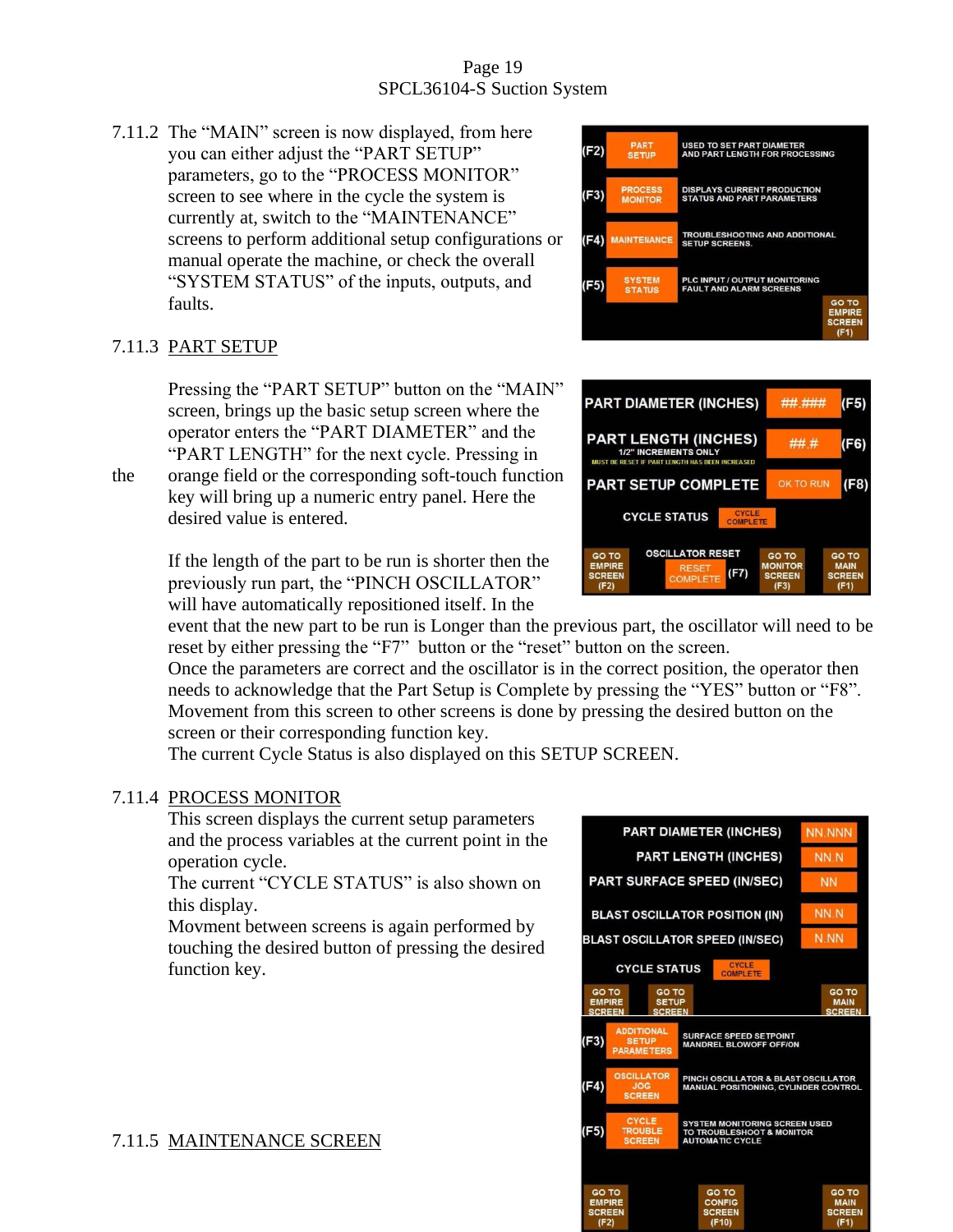# Page 20 SPCL36104-S Suction System

Pressing the "MAINTENANCE" button or "F4" on the main screen brings up the "MAINTENANCE" menu screen. From here a choice of "ADDITIONAL SETUP PARAMETERS", OSCILLATOR JOG SCREEN" , or "CYCLE TROUBLE SCREEN" can be made.

In the event that communication problems arise or the operator interface program acts irratically, the "GO TO CONFIG SCREEN" button can be pressed.

This switches to the panelview operations setup screen where the program can be restarted and/or setup changes made.

Again, movement between screens is performed with the touch screen or the function keys.

# 7.11.6 ADDITIONAL SETUP PARAMETERS

This screen allows the setting of four additional process control variables. These variables are to be used for fine tuning of the process and are not meant to be continually adjusted.

"PART SURFACE SPEED" is used to set the speed at which the part will rotate. Adjusting this setting will speed up or slow down the mandrel rotation and thus the surface speed the part is processed at.

"MANDREL BLOWOFF" turns ON or OFF the flow of air thru the mandrel and into the ID of the part.

"OSCILLATOR REFERENCE SPEED" sets the reference value used to calculate the horizontal travel speed of the BLAST OSCILLATOR during a cycle. This is also the speed that the largest diameter part would be run at. The actual Oscillator speed is the ratio of the largest part diameter / the current part diameter multiplied by this reference value. "BLOWOFF SPEED" is the travel speed of the BLAST OSCILLATOR during its BLOWOFF stroke , return to home.

# 7.11.7 OSCILLATOR JOG SCREEN

This screen is used to manually position the oscillators for assisting in setup of the guns and or Maintenance of components. The mode of operation must be in the MANUAL mode in order to activate any of these motions. The Pinch Oscillator will not move unless the cyclinders are in the UP position. Homing of the Blast Oscillator will move the gun assembly automatically back to their HOME position and should be performed any time the BLAST OSCILLATOR is jogged or the cycle is

BUTTONS ONLY ACTIVE IN MANUAL OPERATION MODE **CURRENT OPERATION MODE** REVIOUS **NEXT SCREEN SCREE**  $(F2)$  $(F3)$ 

aborted during running. This resets all required counters to allow proper operation in future cycles.

# 7.11.8 CYCLE TROUBLE SCREEN

In the event that a cycle will not start, this screen will give a possible indication as to the reason why. All indicators should be in their "GREEN" satisfied state in order to perform a cycle. The Media Status



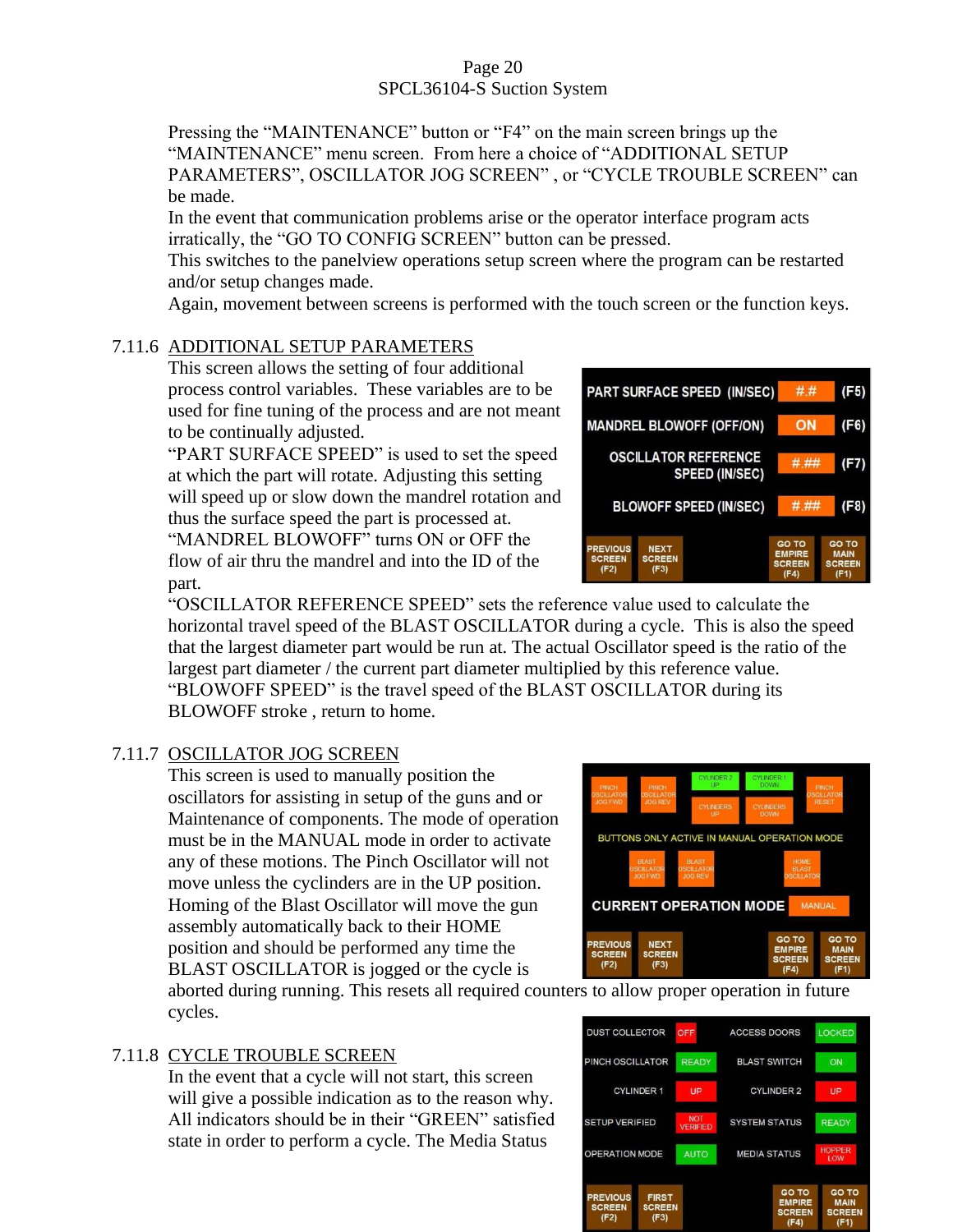# Page 21 SPCL36104-S Suction System

will not prevent a cycle from running but there is a possibility that the system will run out of media during the cycle and improper finish will be attained.

# 7.11.9 SYSTEM STATUS

This screen allows a choice between looking at System faults or monitoring the status of the inputs and outputs of the PLC.





7.11.10 SYSTEM FAULTS

In the event that the SYSTEM FAULT light is illuminated on the control panel, this screen will give an indication to what was the cause of the fault and what area needs to be checked.

The E-Stops are monitored for individual input and in the event that one is depressed, the ESR will drop out causing the machine to stop, and it will be shown on this display as to which one was activated.

The operational speeds of the Part Rotation, and Blast Oscillator are monitored during the cycle. In

the event that they fall outside of their tolerance range for more than 5 seconds, a fault will be generated and the cycle will be put on hold.

This allows maintenance to check the system and resume operation when a fix is made.

In the event that the Dust Collection System falls out of its desired operating range, a Photohelic guage will signal the PLC of the alarm and will stop the process cycle. This is indicated as a RECOVERY FAULT. Once normal operation of the dust collector is resumed, the process can be continued.

# 7.11.11 SYSTEM INPUTS

This screen shows the current condition of all the inputs to the PLC. Green indicates a positive or made input, red indicates the lack or presence of a input.

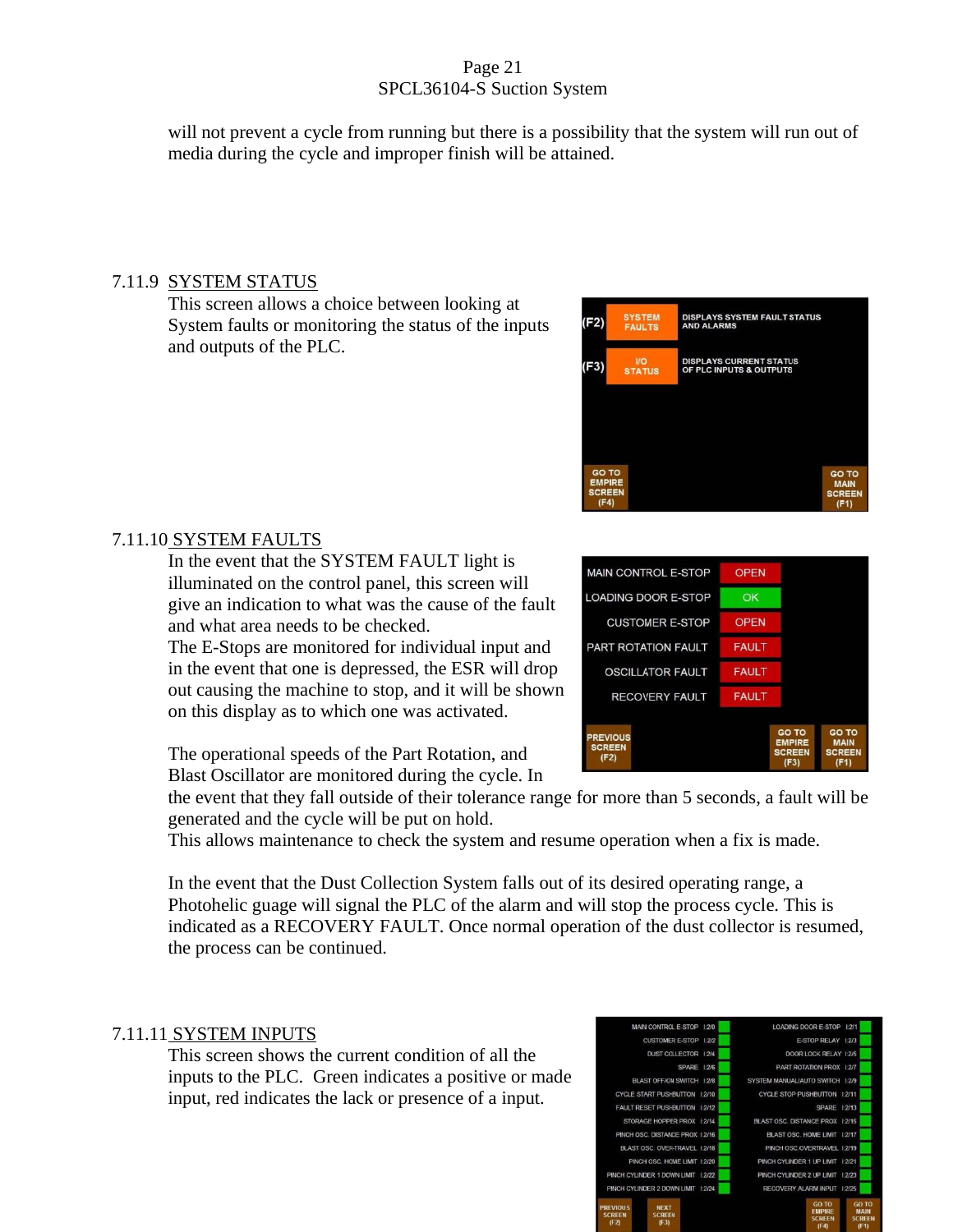### Page 22 SPCL36104-S Suction System

# 7.11.12 SYSTEM OUTPUTS

This screen shows the current condition of all the outputs from the PLC. Green indicates that the output is on or active, red indicates that the ouput is off or inactive.

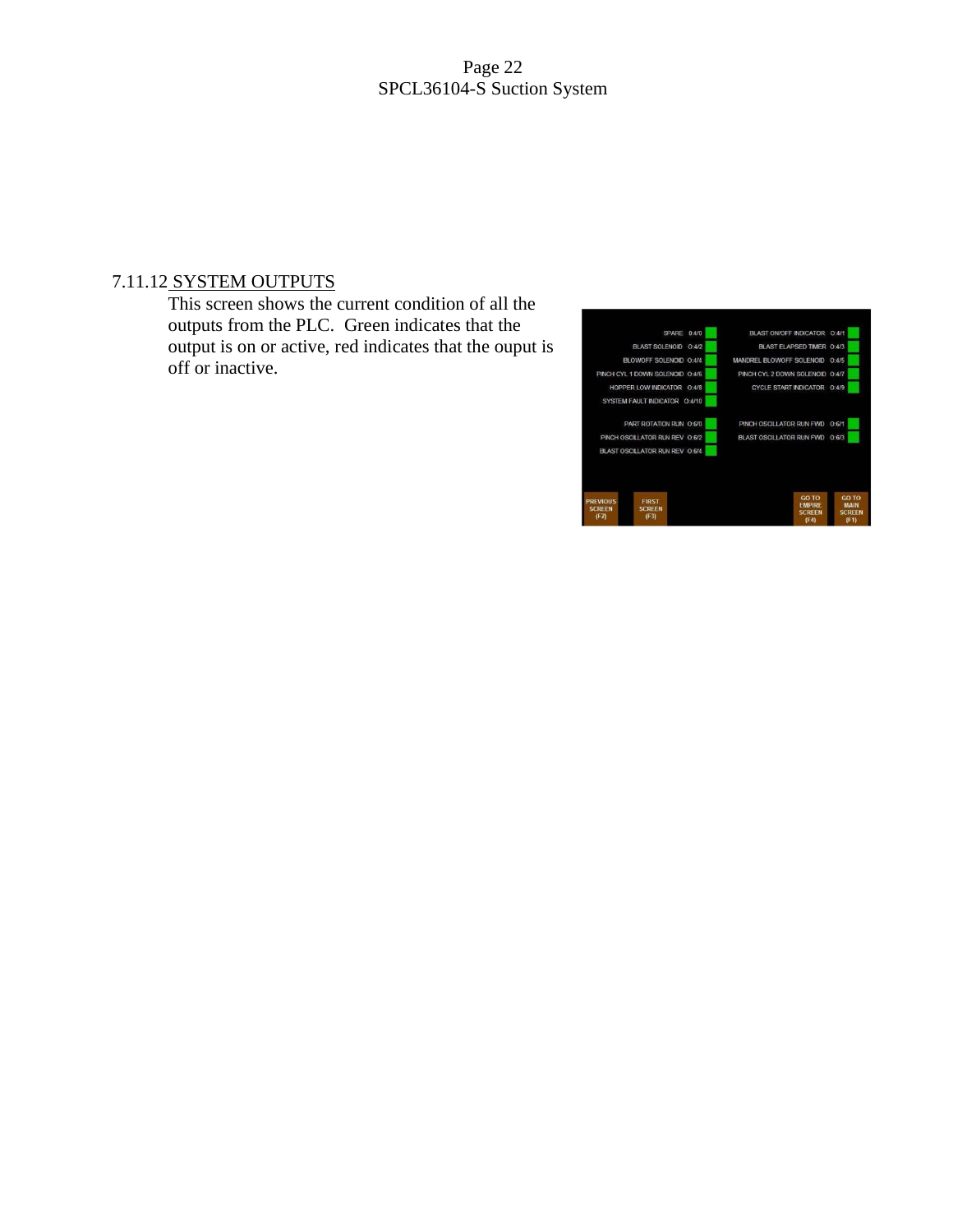# Page 23 SPCL36104-S Suction System

# 8.0 SEQUENCE OF SYSTEM SHUTDOWN Follow this procedure when blasting is complete, at the end of the day, or during extended idle time.

- 8.1 Turn all selector switches to "OFF". Press the red "SYSTEM OFF" pushbutton.
- 8.2 Open the Main Electric Disconnect and close the main air supply valve. The main air supply valve will bleed off air from the system when closed.
- 8.3 Empty the Dust Collector cone, close the dump door, and dispose of the waste material as required.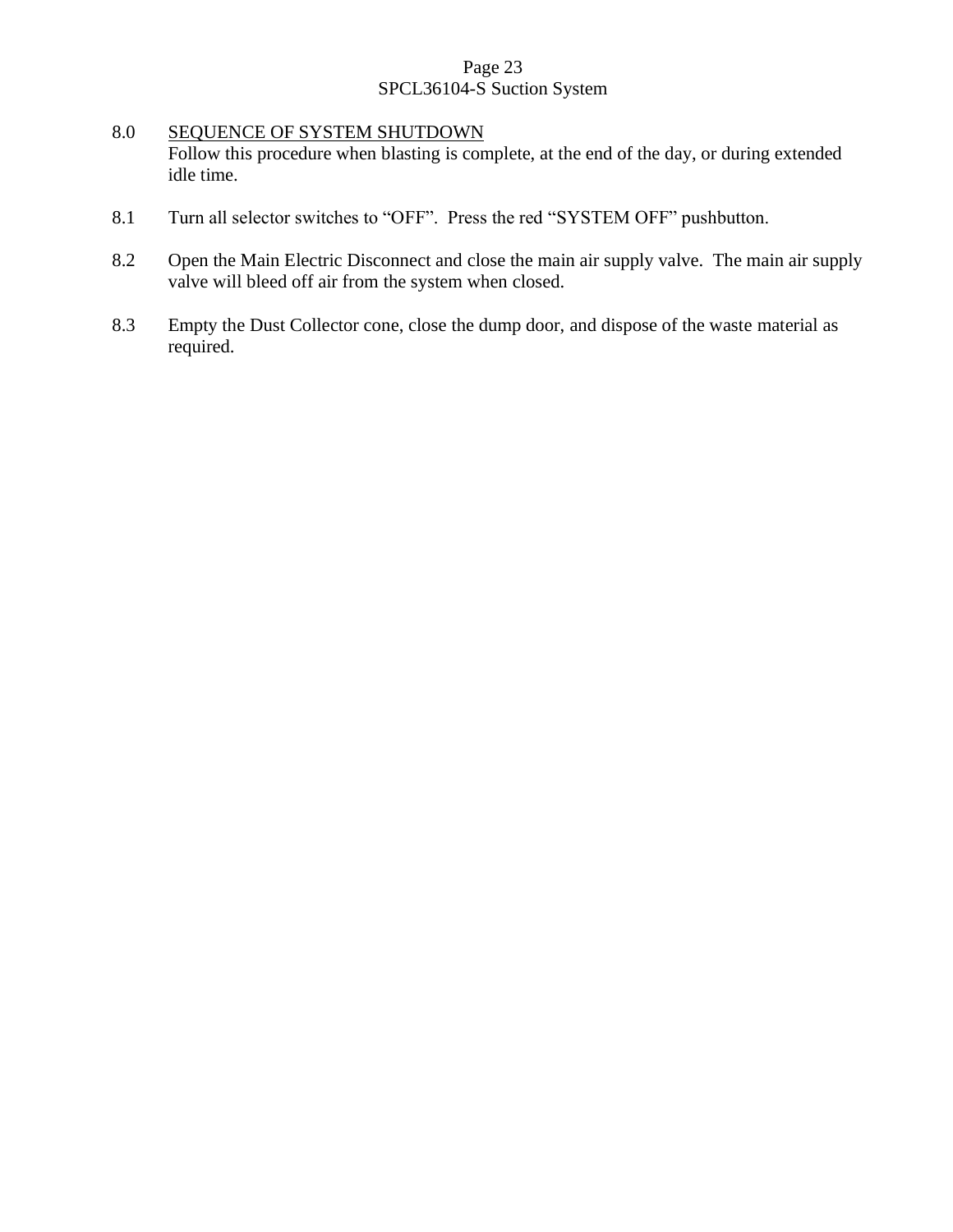# Page 24 SPCL36104-S Suction System

# 9.0 OPTIMUM PERFORMANCE ADJUSTMENTS

This section will explain how to adjust components for optimum performance.

# 9.1 MEDIA FLOW

The Media Regulator is threaded onto a 1 1/4" pipe nipple under the Storage Hopper. The media hose is inserted into the 1 1/8" horizontal bore of the regulator. The thumbscrew is provided to apply slight pressure against the media hose to prevent movement. The media hose will partly cover the secondary air port. A smaller opening will increase media flow and a larger opening will decrease media flow.

# 9.2 (N/A)

# 9.3 NOZZLE DIRECTION AND DISTANCE

Supporting each Suction Blast Gun are extension arms and knuckle assemblies. The assembly permits the nozzles to be directed in any direction. The Suction Blast Gun should be supported when loosening, aiming, and tightening the assemblies. A distance of six (6) inches is recommended between nozzle and part. See Figure 5.

# 9.4 BLAST INTENSITY

The blast intensity on a part may be increased by one or more operating parameters: number of nozzles blasting; raising Blast Pressure; reducing media flow; increasing blast time; moving nozzles closer to part; and slower oscillation. To lower intensity, the reverse may be used. It is recommended that only one parameter be changed at a time.

# 9.5 MANDREL SPEED

Mandrel speed is controlled by an adjustable potentiometer on the Operator Electric Control Panel. A scale is provided to reference settings. Slower speed increases blast intensity and faster speed reduces intensity.

# 9.6 BLAST PRESSURE

Blast Pressure is the most common adjustment for intensity. The Pressure Regulator may be turned clockwise to increase and counter clockwise to decrease Blast Pressure.

# 9.7 RECLAIMER (SEE FIGURE 4)

The Reclaimer is supplied with a tunable secondary air adjustment. When the band is properly adjusted, reusable media will be returned to the Storage Hopper while unwanted dust and broken down media (fines) are removed from the system and conveyed to the Dust Collector. Adjust the band as described below:

9.7.1 The band is joined at both ends by a bolt that must be loosened before adjusting the secondary air. A slot pattern in the Reclaimer body has one (1) slot omitted. The joined ends of the band must be located over the area of the omitted slot. Also no Reclaimer slots should be visible through the band slots.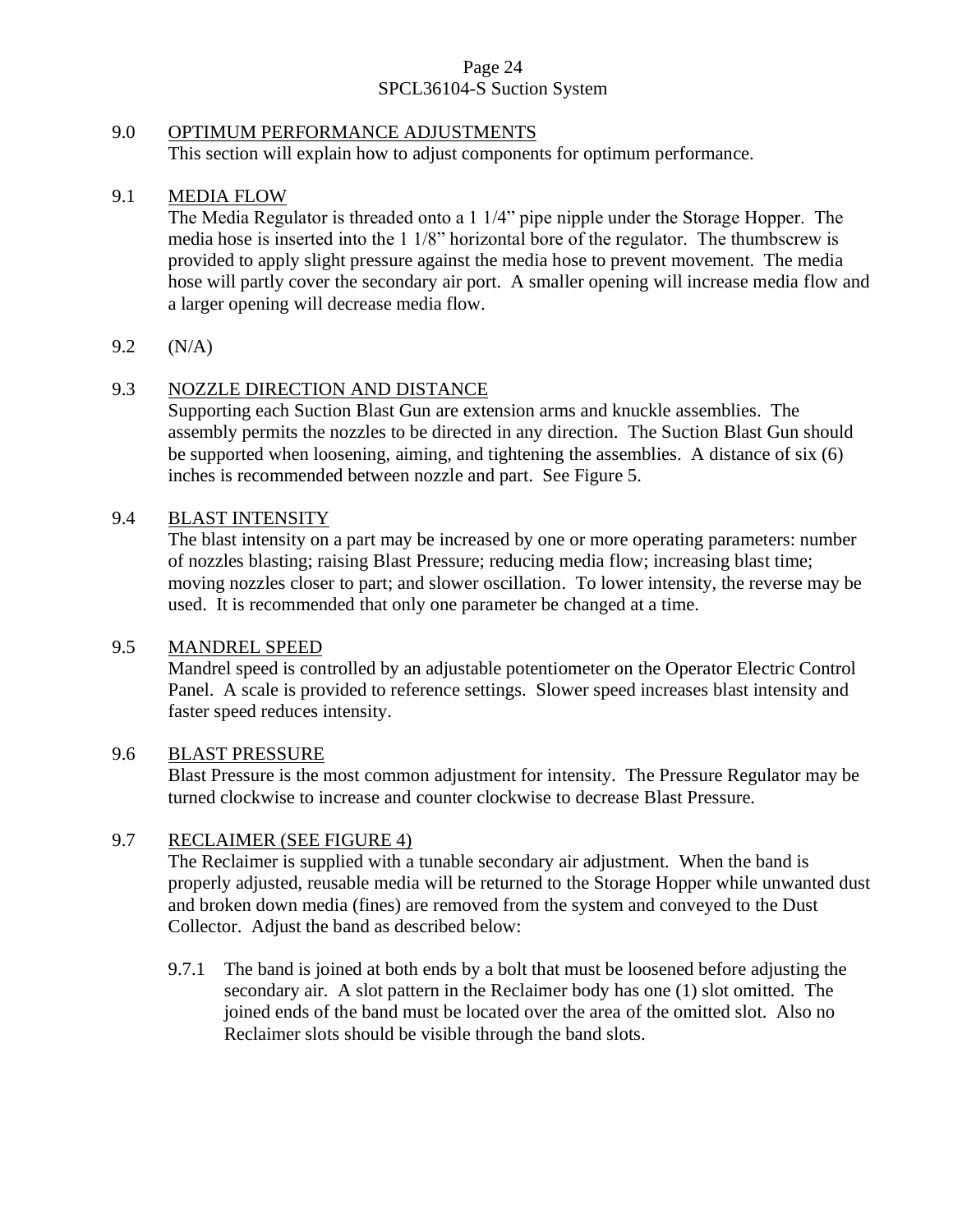# Page 25 SPCL36104-S Suction System

- 9.7.2 Band Adjustment
	- 9.7.2.1 Horizontal Slot Pattern Reclaimer and Band (refer to Figure 4) Rotate the band by sliding in one (1) direction until 1/16" of the opening is created between the band and Reclaimer slots. Place a pencil mark on the band and a corresponding reference mark on the Reclaimer body.
	- 9.7.2.2 Vertical Slot Pattern in Reclaimer/Solid Band (See Figure 4) Slide the band up on the Reclaimer body exposing approximately 1/16" of opening between the band and each Reclaimer slot. Place several reference pencil marks around the Reclaimer at the bottom edge of the band.
- 9.7.3 Operate the blast system for one (1) hour to create dust to coat the filter bags. See Section 3.6.
- 9.7.4 Press the red "SYSTEM OFF" pushbutton. Check the Dust Collector Waste Drum for good reusable media.
- 9.7.5 If no media is found in the waste, adjust the Reclaimer metering band 1/16" exposing more Reclaimer body slot area. Make a new corresponding reference mark on the Reclaimer body.

**NOTE:** Repeat 9.7.2 through 9.7.5 until media is present in the Dust Collector waste.

- 9.7.6 When only small amounts of media have been found in the Dust Collector waste, the band is adjusted correctly. If large quantities of media are found in the Dust Collector waste, move the Reclaimer metering band back to the last reference mark on the Reclaimer body.
- 9.7.7 As a new system is used, the filters become coated (seasoned) and air in the media recovery system will decrease to normal operational flow. If media again becomes present in the Dust Collector waste, repeat 9.7.4 through 9.7.6.
- 9.7.8 Some dust may be present in the Storage Hopper after normal operation. The Reclaimer slot openings may have to be opened in several more fine adjustments to remove this dust. This is a final fine adjustment to tune the Reclaimer. Press the red "SYSTEM OFF" pushbutton, increase the slot opening the metering band 1/16". Operate the system for one (1) hour and repeat this step until only small amounts of dust are present in the Storage Hopper.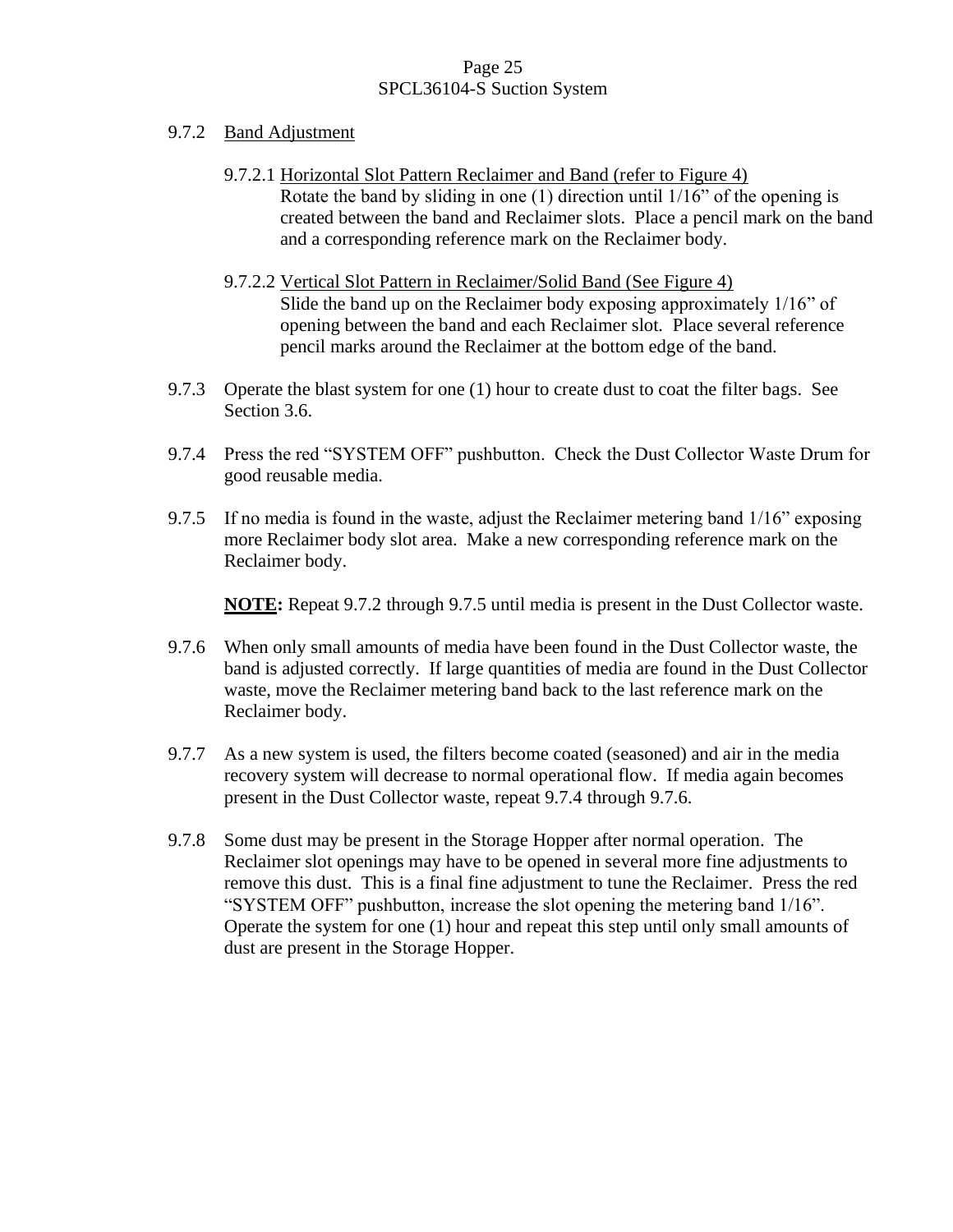### Page 26 SPCL36104-S Suction System

### 9.8 FINE TUNING OF AIRFLOW THROUGH CARTRIDGE DUST COLLECTORS

9.8.1 If your system includes a Cartridge Dust Collector, you may refer to the manufacturer's manual for adjustment procedures and general principles of operation. The following paragraphs describe how Dust Collectors with filter cartridges and "reverse pulse cleaning" interact with Empire's air blast systems.

### 9.8.2 General Principals of Operation

### Background:

Dust Collectors generally are used to convey dust, which is not usually very abrasive. When coupled to an abrasive blast system however, these Dust Collectors may experience greater wear (especially to the filter cartridges) if not adjusted properly. Ideally, to ensure the most efficient blast finishing, ALL of the broken-down media and material that is blasted off the parts should be carried away immediately. Otherwise you will be blasting parts with a combination of good media and dust, which is not as efficient. This collection of waste products consists of very fine particles that are somewhat abrasive. **THEY MAY BE VERY DAMAGING TO THE FILTER CARTRIDGES IF THE SYSTEM IS NOT PROPERLY ADJUSTED.** The following required adjustments are important:

# 9.8.3 Adjusting Airflow using the Slide Gate

A new Dust Collector with new filter cartridges has the ability to pass TOO MUCH air initially. The slide gate on the outlet of the Dust Collector should be set **AT LEAST** 50% closed.

This setting may be adjusted if Blast Cabinet visibility is poor, or if the blasted media is not adequately conveying up to the Reclaimer. The slide gate may need to be opened slightly as the filter cartridges get seasoned.

9.8.4 "Seasoning" the Cartridges

Although "seasoning" is not a Dust Collector adjustment, it is an important concept to understand since the other adjustments presented here all may affect successful seasoning of the cartridges.

Many Cartridge Dust Collectors are shipped directly to the customer since they are not required to performance test the blast system at Empire. We have dedicated in-house Dust Collectors for use when testing new machines. Since they are shipped direct, the cartridges are totally CLEAN when first put into service. THEY MUST BE "SEASONED", which means they must pick up a natural coating of dust. This is achieved during the first few days of operation. This natural coating is necessary to the proper performance of the filter cartridges.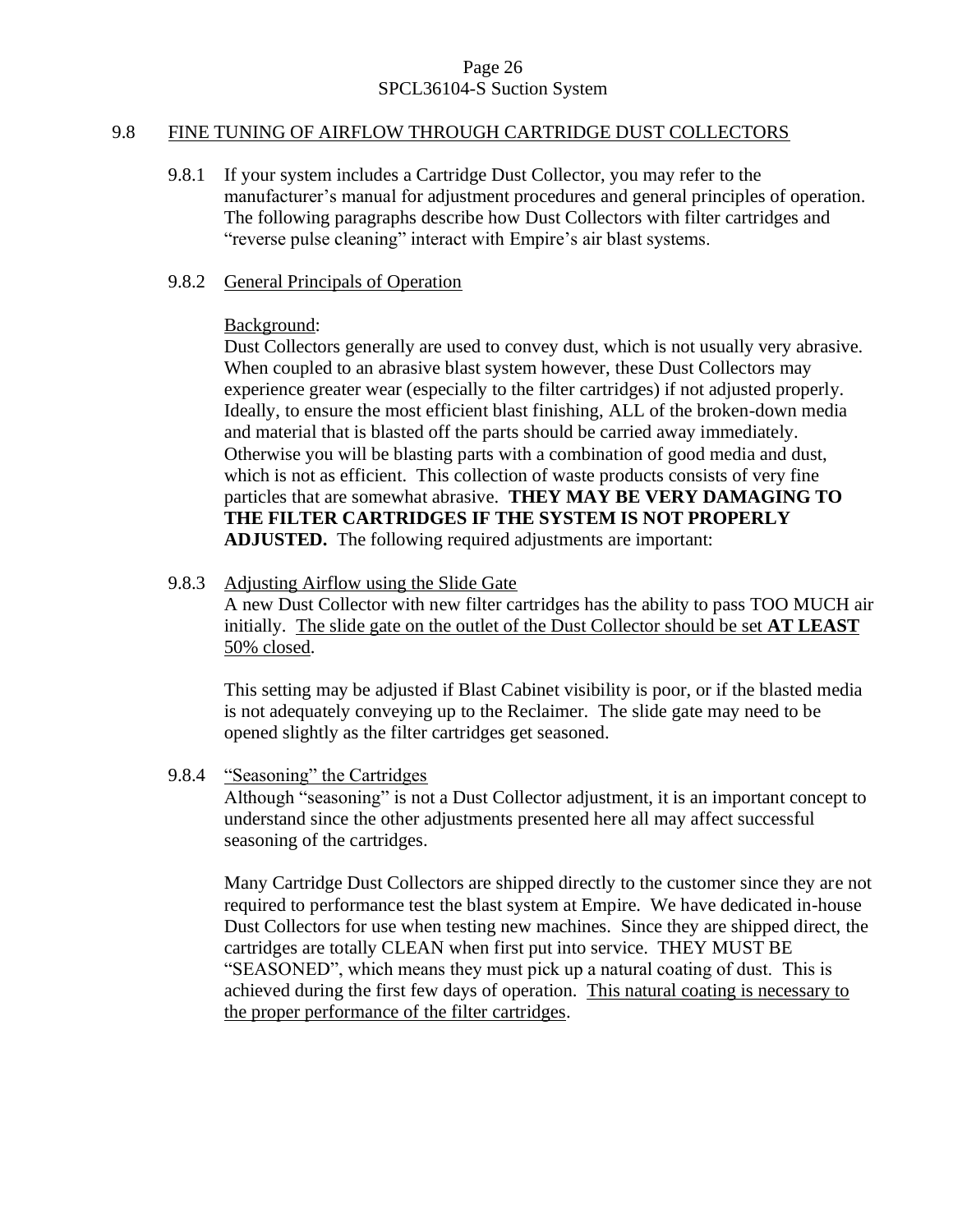# Page 27 SPCL36104-S Suction System

# 9.8.5 "Delta-P" (Pressure Drop) Across the Cartridges

A sufficiently thick coating of dust must build up on the cartridges to cause a pressure drop of 2" to 3" as read on the magnehelic or photohelic gages on the Dust Collector. Cartridges that are too clean do not filter well and may be damaged.

# 9.8.6 Reverse Pulse Cleaning

The Dust Collectors clean the filter cartridges by sending large pulses of air in the opposite direction (back down through the cartridge) to "puff out" and blow the dust off.

# **TOO MUCH PULSING IS UNNECESSARY. IT WASTES COMPRESSED AIR AND MONEY, AND PREVENTS THE FILTER CARTRIDGES FROM GETTING PROPERLY SEASONED.**

# Dust Collector with Magnehelic Gage

The Reverse Pulse feature is always on. The only control over the frequency of pulsing is a timer which usually sets the Dust Collectors to pulse every 10 seconds. The maximum duration between pulses possible is 30 seconds. **SET THE PULSE INTERVAL TO 30 SECONDS**. You may have to adjust back to more-frequent pulses if the pressure drop across the cartridges starts to exceed 3 inches.

# Dust Collector with Photohelic Gage

This control gives the operator the ability to adjust the pulsing of the Dust Collector. Instead of the pulsing timer being on all the time, the photohelic gage senses the pressure drop across the filters and only energizes the timer when the pressure drop gets too high indicating that the cartridges are dirty. **THE RECOMMENDED SETTING IS 2 INCHES TO 4 INCHES**. When adjusted this way, the pulsing won't happen until the cartridges experience more than 4 inches of pressure drop. They will keep cleaning until the pressure drop comes down to 2 inches. With this control system, the factory setting of 10 seconds between pulses is acceptable. **This type of control system is the most cost-effective, and results in the longestpossible filter life**. If your Dust Collector wasn't purchased with a Photohelic Gage, they may be added at a later date.

**NOTE:** Proper operation of the pulse sequencing on photohelic systems depends upon maintaining constant power to the Pulse Timer Package. This guarantees that the cartridges are pulse-cleaned in the proper order. Without constant power, the control package has no memory to tell it which cartridge was cleaned last. It will always start over by cleaning Cartridge #1 when the Pulse Timer is energized. As such, the other cartridges may never get cleaned.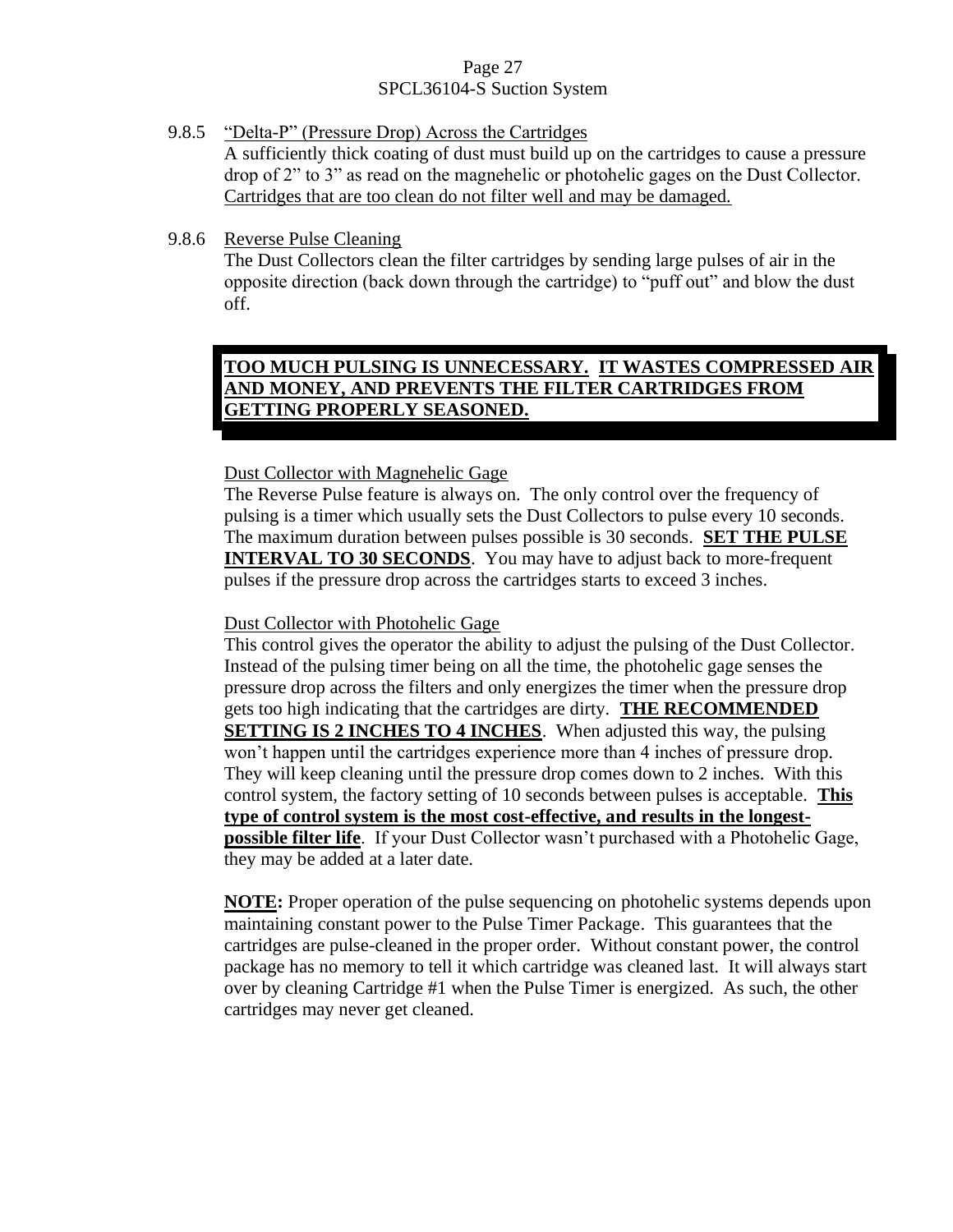# Page 28 SPCL36104-S Suction System

# 9.9 NOZZLE DIAMETER AND AIR JET SIZE

9.9.1 The nozzle orifice size is normally twice the size of the air jet orifice size.

**EXAMPLE:** A 5/32" air jet will be used with a 5/16" nozzle.

A drill bit may be used to measure the orifice sizes. If the nozzle diameter increases by 1/16" or more, replace it.

9.9.2 The air jet must be checked for wear every 80 hours of blast time. Erosion of the air jet tip will disrupt airflow inside of the suction gun body. Change the air jet when uneven erosion is present.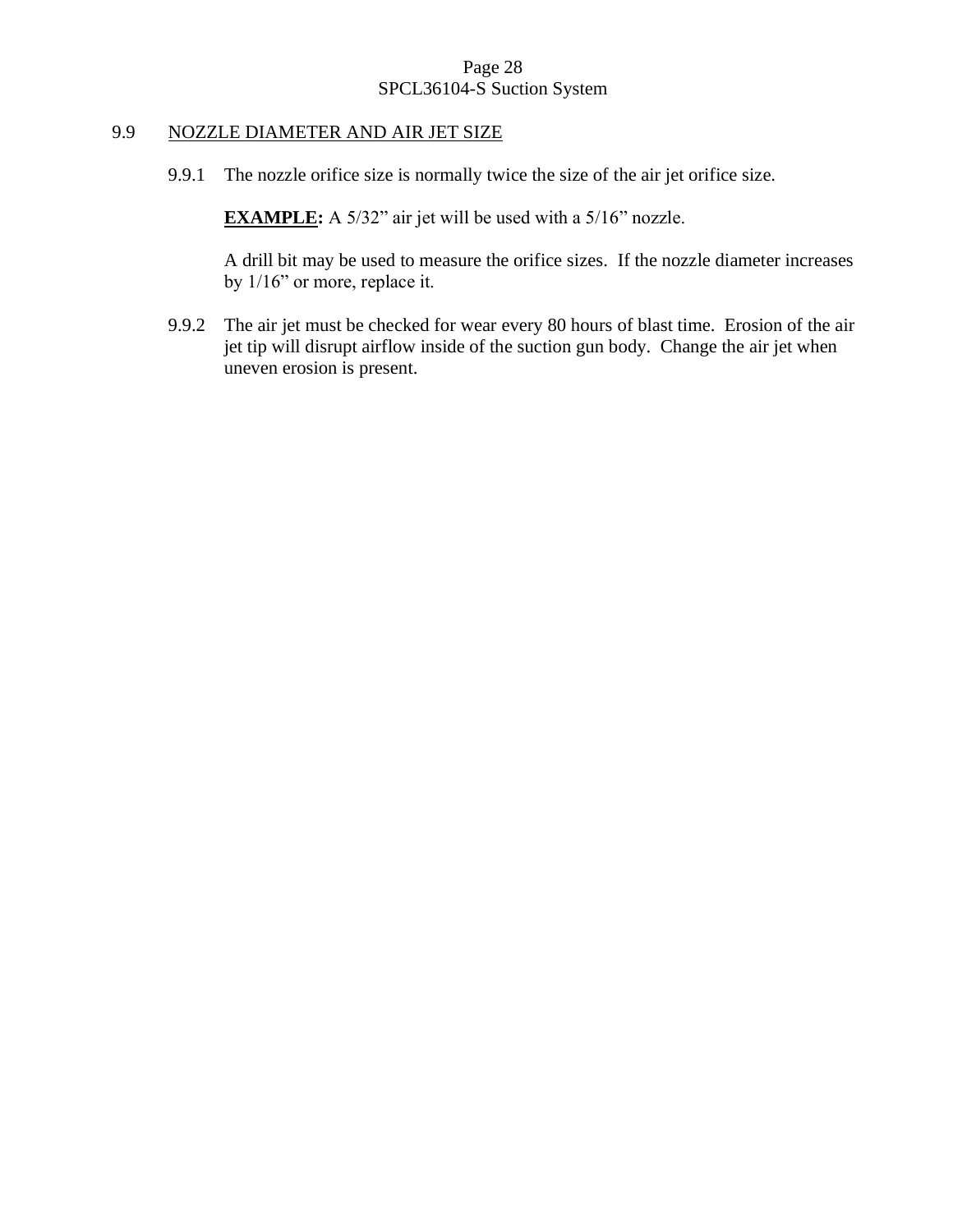# Page 29 SPCL36104-S Suction System

# 10.0 OPERATIONAL PROBLEMS AND SOLUTIONS The following recommendations may help locate and solve system problems.

# 10.1 SYSTEM WILL NOT START

- 1. Main Electric Disconnect open.
- 2. Blown supply fuse.
- 3. Blown control fuse.
- 4. Tripped Blower Motor Starter and/or Blower Motor bad.

# 10.2 NO BLAST

- 1. Main air supply valve off.
- 2. Individual nozzle air valve off.
- 3. Blast Pressure Regulator set to zero.
- 4. Air jet plugged.
- 5. "BLAST" selector switch "OFF".
- 6. Faulty solenoid.
- 7. Door open or limit switch not made.

# 10.3 BLAST AIR WITHOUT MEDIA

- 1. Storage Hopper is empty. Must be ½ full minimum.
- 2. Damp media.
- 3. Media hose is out of Media Regulator, hole in hose, or hole in suction gun.
- 4. Media hose not inserted to proper air gap in Media Regulator.
- 5. Media hose not installed or sealed in Suction Blast Gun.
- 6. Worn nozzle air jet.
- 7. Hole in air jet.
- 8. Media hose clogged.

# 10.4 BLAST WITH PARTIAL COVERAGE

- 1. Low level in Storage Hopper.
- 2. Damp media.
- 3. Loose media hose in Media Regulator or Suction Blast Gun.
- 4. Mandrel speed set incorrectly.
- 5. Partially clogged nozzle.
- 6. Low Blast Pressure.
- 7. Nozzle direction adjustment.
- 8. Media flow too rich.

# 10.5 MANDREL WILL NOT RUN

- 1. Mandrel speed potentiometer set too slow.
- 2. Door open or limit switch not made.
- 3. Drive tension too light or chain has jumped off pulleys.
- 4. Bearing failure.
- 5. Internal adjustments on DC Motor Control Board (MIN, MAX, IR, CL, ACCEL, DECEL). See Manufacturer's literature.
- 6. Blown control fuse.
- 7. DC Motor Control Board failure.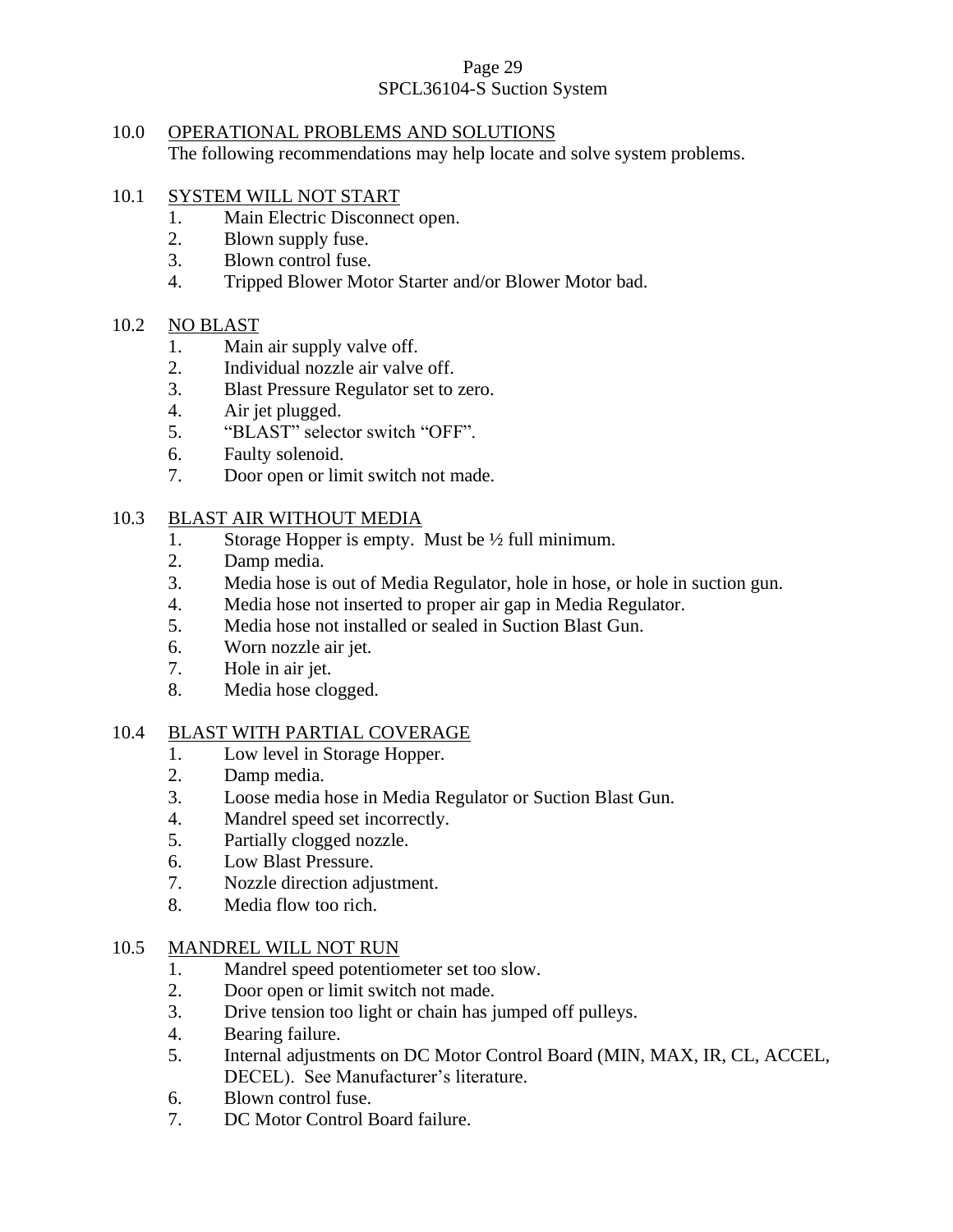# Page 30 SPCL36104-S Suction System

- 10.6  $(N/A)$
- 10.7  $(N/A)$

# 10.8 OSCILLATOR WILL NOT RUN

- 1. Oscillator speed potentiometer set too slow.
- 2. Door open or limit switch not made.
- 3. Timer or Counter set to zero.
- 4. Oscillator movement restricted.
- 5. Internal adjustments on DC Motor Control Board (MIN, MAX, IR, CL, ACCEL, DECEL). See Manufacturer's literature.
- 6. Blown control fuse.
- 7. DC Motor Control Board failure.
- 8. Check for the red brake light on the DC Motor Control Board. If it is illuminated, there is no run signal. See Electrical Drawings and Manufacturer's literature.

# 10.9 BLAST CABINET CONE FULL OF MEDIA - MUST BE REMOVED FROM CABINET

- 1. Hole in recovery duct, dust hose, Reclaimer door open, Storage Hopper door open or Dust Collector door open.
- 2. Dust filters clogged or filter cleaning system not functional.
- 3. Too much media flow.
- 4. Media too large for conveying system.
- 5. Media level in Storage Hopper Low.
- 6. Debris blocking opening(s) to pickup tube.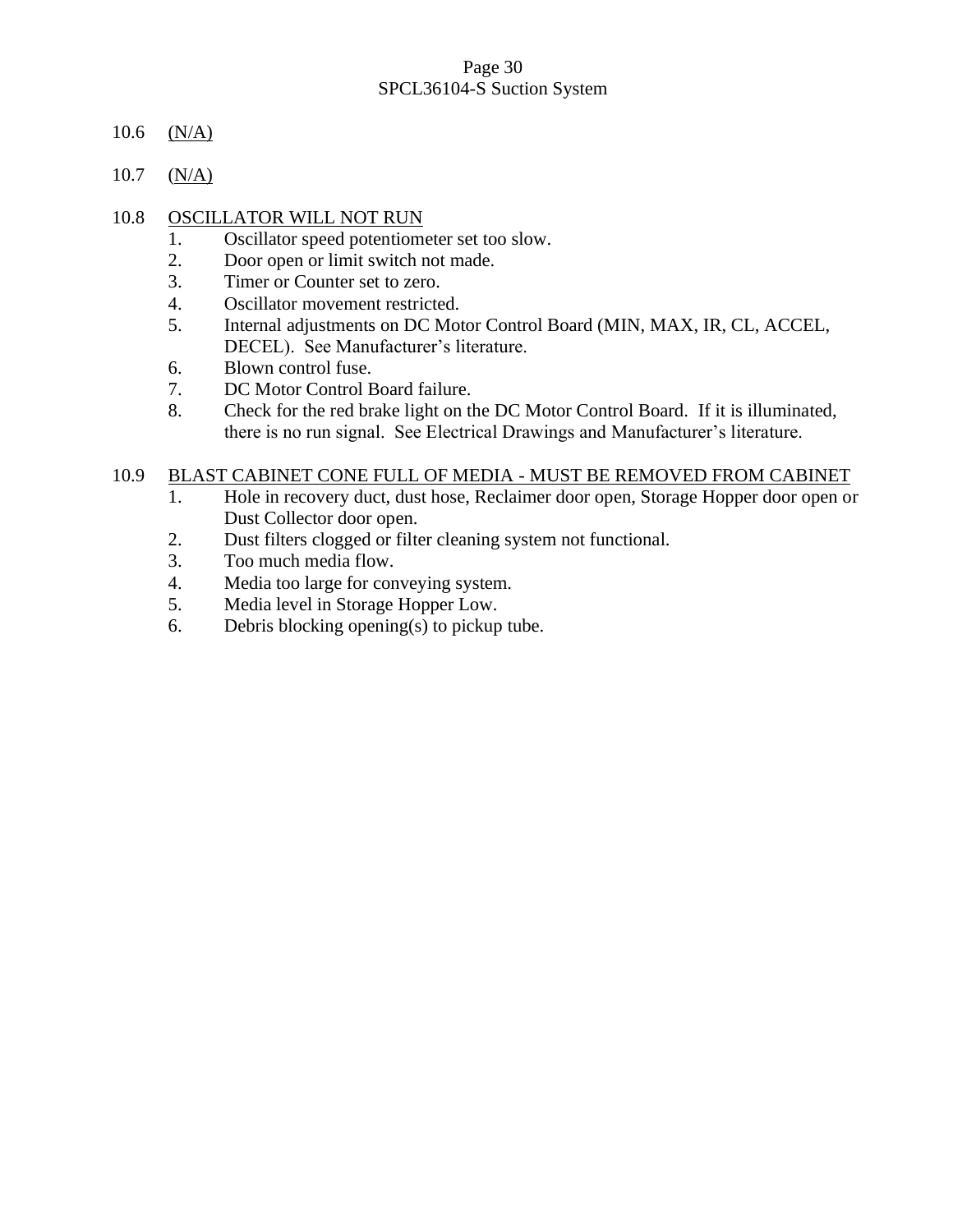# Page 31 SPCL36104-S Suction System

# 11.0 SUGGESTED SPARE PARTS

This list is recommended for "ON HAND" stock parts. Maintaining these parts in your stock will reduce down time for replacement of normal wear items.

# 11.1 EXPECTED WEAR ITEMS (for 1000 Hours of Blasting)

| Quantity | Description          | <b>Stock Number</b> |
|----------|----------------------|---------------------|
| 1        | Window               | 510401              |
| 1        | <b>Window Gasket</b> | 524451              |
| 4        | <b>Light Globes</b>  | 532621              |
| 100 Ft.  | 5/8" Blast Hose      | 520802              |
| 50 Ft.   | $1/2$ " Air Hose     | 520861              |

**NOTE:** Your system has 6 MH-3 Blast Guns with 3/8" diameter di-carb nozzles which use 3/16" air jets. Refer to Figure 2 for additional component information.

|    | Gun body, MH-3 | 752353 |
|----|----------------|--------|
|    | Gasket         | 523983 |
| 6  | Air Jet        | 505733 |
| 18 | Nozzle         | 503573 |

**IMPORTANT:** Always state the serial number of your system with your order for spare parts. Your serial number for this system is E10020.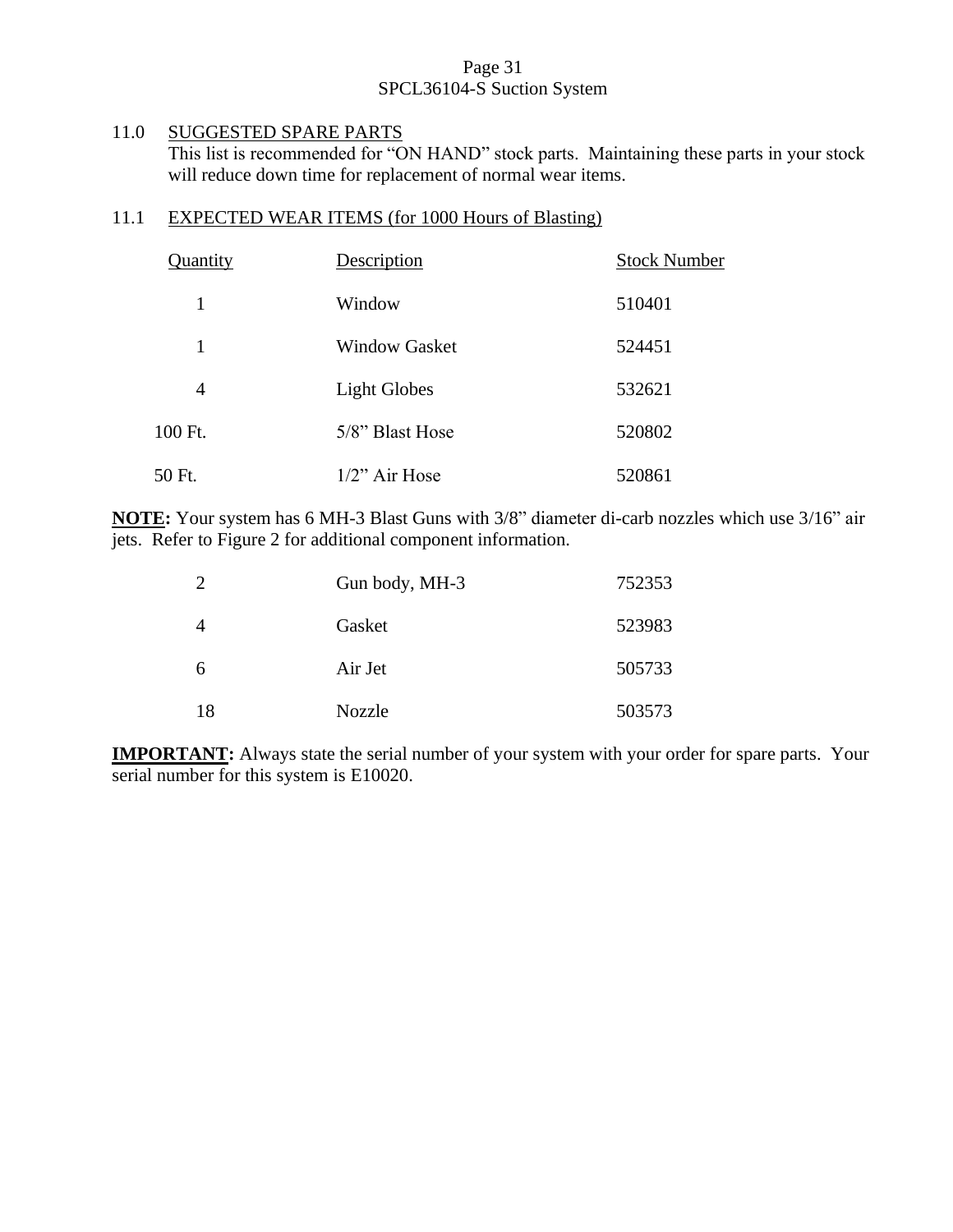# Page 32 SPCL36104-S Suction System

# 11.2 SUGGESTED MAINTENANCE PARTS

If continuous operation is critical, we recommend that these items be stocked. They may not be available for immediate delivery from Empire.

| Quantity       | Description                      | <b>Stock Number</b> |
|----------------|----------------------------------|---------------------|
| $\mathbf{1}$   | 25 Ft. Heavy-Duty Recovery Hose  | 515921              |
| $\mathbf{1}$   | 15 Ft. Dust Hose (10")           | 516999              |
| $\overline{c}$ | <b>Light Fixture</b>             | 532601              |
| $\mathbf{1}$   | Door Limit Switch                | 534418              |
| $\mathbf{1}$   | Proximity Switch, Osc            | 534993              |
| $\mathbf{1}$   | Proximity Sensor, Hopper         | 600883              |
| $\mathbf{1}$   | 2" Air Regulator                 | 340085              |
| $\mathbf{1}$   | 2" Filter/Separator              | 504662              |
| $\mathbf{1}$   | * Replacement Element            | 508022              |
| 1              | * "O" Ring and Gasket Kit        | 508122              |
| $\mathbf{1}$   | 2" Aquamatic Valve               | 518423              |
| $\mathbf{1}$   | Repair Kit                       | 518911              |
| $\mathbf{1}$   | Solenoid Valve                   | 340200-1            |
| 3              | <b>Blowoff Nozzle</b>            | 503503              |
| $\overline{2}$ | Limit Switch, Roller Assembly    | 534323              |
| 1              | 60 to 1 Reducer, Roller Assembly | 571472              |
| $\mathbf{1}$   | Reducer, Part Rotation           | 10020-88            |
| $\overline{2}$ | Rotary Air Union                 | 10017-142           |
| $\overline{2}$ | V-Groove Wheel, Oscillator       | 01560-R30           |
| $\mathbf{1}$   | 5 to 1 Ratio Multiplier          | 549614              |
| 1              | DC Motor, 1/4 HP                 | 549923-10020        |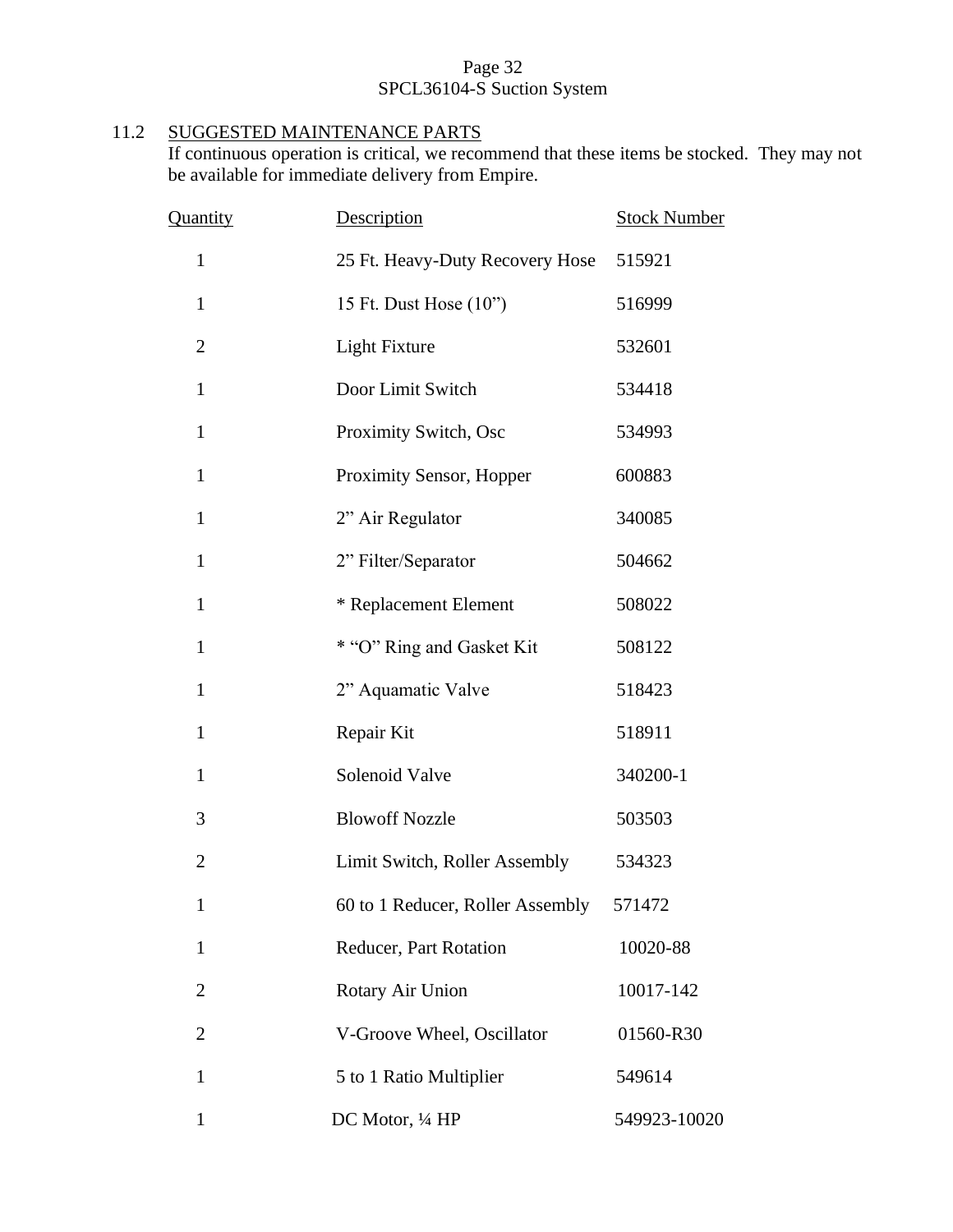# Page 33 SPCL36104-S Suction System

| $\overline{2}$ | Compression Spring, $2 \frac{1}{2}$ "lg | 10020-58  |
|----------------|-----------------------------------------|-----------|
| $\overline{2}$ | <b>Flange Bearing</b>                   | H571095   |
| $\overline{4}$ | Crown Roller                            | 97557-N22 |
| $\overline{2}$ | Air Cylinder, Osc.                      | 10020-54  |
| $\overline{4}$ | <b>Stilson Hold Down Roller</b>         | 10020-55  |
| $\overline{2}$ | DC Motor Controller                     | 535003    |
| 3              | Disconnect Fuse                         | 532944    |
| 3              | <b>Motor Branch Fuse</b>                | 532938    |
| $\overline{2}$ | <b>Transformer Primary Fuse</b>         | 532231    |
| 3              | DC Power Supply Fuse                    | 532405    |
| 1              | Control Fuse 10A                        | 532376    |
| $\mathbf{1}$   | Control Fuse 6A                         | 532378    |
| 3              | DC Controller Fuse 4Amp                 | 532413    |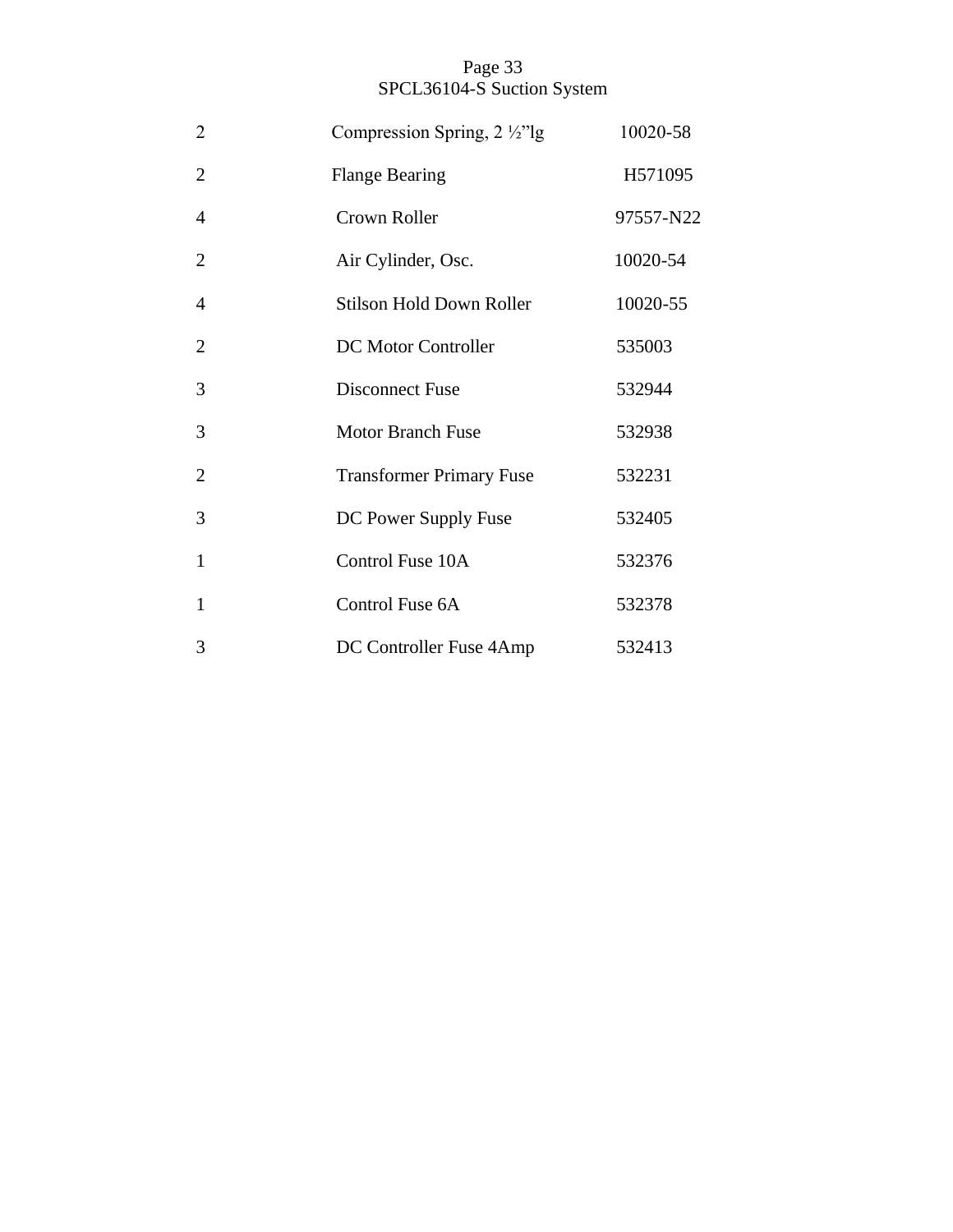# Page 34 SPCL36104-S Suction System

# 12.0 REFERENCE DRAWINGS

# 12.1 STANDARD ASSEMBLIES

|      | <b>Description</b>                | Drawing No.           |
|------|-----------------------------------|-----------------------|
|      | <b>System Bill of Materials</b>   | B/M #10020            |
|      | <b>System Assembly</b>            | D10020-A              |
|      | <b>Cabinet Assembly</b>           | D10020-C              |
|      | <b>Roller Assembly</b>            | D <sub>10020</sub> -R |
|      | <b>Oscillation Assembly</b>       | D10020-N              |
|      | <b>Blow Off Assembly</b>          | B10020-B              |
|      | <b>Suction Blast Gun Assembly</b> | B803378X              |
|      | <b>Storage Hopper Assembly</b>    | D806997X              |
|      | 1200 CFM Reclaimer with Ultrawear | D806942X              |
|      | <b>Pipe String Assembly</b>       | D966057X              |
|      | <b>Electrical Assembly</b>        | D10020-E              |
| 12.2 | OPTIONAL COMPONENTS AS SUPPLIED   |                       |
|      |                                   |                       |

Description Drawing No. Wiring for Timer Option with Photohelic Gauge B992012X

**IMPORTANT:** Always state the serial number of your system with your order for spare parts. Your serial number for this system is E10020